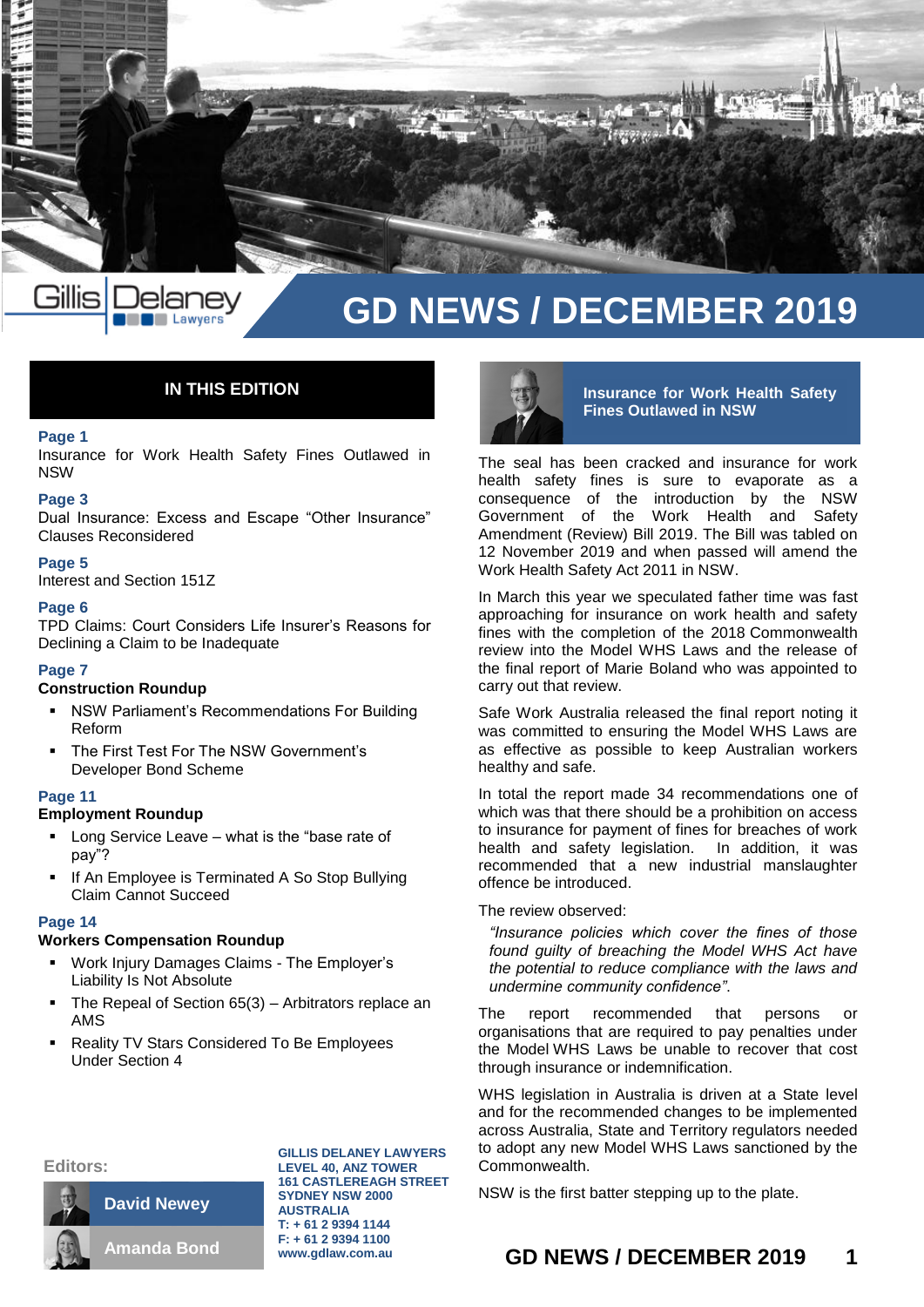The Work Health and Safety Amendment (Review) Bill 2019 ("Bill") seeks to amend the Work Health and Safety Act 2011 and expedite implementation in New South Wales of 12 proposals based on the recommendations of the 2018 national review of the model Work Health and Safety Act, on which the current New South Wales Act is based.

In the second reading speech for the Bill, Mr Anderson the Minister for Better Regulation and Innovation observed:

*"Amendments to the model Act will not be progressed until well into next year, but having regard to the critical issues identified by Ms Boland and the Senate I am of the view that New South Wales cannot afford to wait until a decision is made to amend the model Act to address these issues."* 

First the issue of industrial manslaughter has been addressed.

A note will be inserted as part of the Work Health and Safety Act that sets out offences and penalties noting workplace deaths may be prosecuted as manslaughter under the Crimes Act 1900.

It has always been the case that a work-related death can be prosecuted as manslaughter by criminal negligence and under the Crimes Act a maximum penalty of 25 years' imprisonment applies. According to Mr Anderson, the availability of this offence to prosecute work-related deaths is not well known or well understood in the community.

### Mr Anderson has observed:

*"The insertion of the note will make it clear to employers, businesses, workers and the community more broadly that anyone who causes the death of a worker through negligence faces serious criminal sanction"*

No new offence will be created but the note is intended to direct the minds of those that manage WHS to the risk of a prosecution for manslaughter.

Next the proposed legislation will make prosecution of serious offences easier. The Government believes Category 1 prosecutions have been hampered because the fault element of the offencerecklessness—is too difficult to prove. To establish recklessness a prosecutor must establish actual knowledge of a risk and deliberate disregard for that risk.

That will change, with the new test for a Category 1 offence being whether there is "gross negligence or recklessness". There is no definition of what amounts to "gross negligence". SafeWork will be able to prosecute grossly negligent duty holders for a Category 1 offence where they expose persons to a risk of death or serious injury or illness. The maximum penalties for a Category 1 offence are imprisonment for up to five years and/or a fine of \$346,500 for an individual and \$3,463,000 for a corporation.

Further the proposed legislation incorporates a new offence relating to insurance or indemnity arrangements which cover work health and safety penalties. It will be an offence for a person to enter into, provide, or benefit from insurance or indemnity arrangements for liability for a monetary penalty for a work health and safety offence. If a company commits the new offence, its officers may also be liable.

The offence will cut both ways and apply to entities offering the insurance and or indemnity and those entering into an agreement to benefit from the insurance or indemnity. It will apply to insurers and businesses that take out insurance. It will apply to management liability and statutory fines insurance currently offered by insurers.

At the moment most policies of insurance that offer cover for WHS fines contain a provision that stipulates the cover is available to the extent permitted by law. In those circumstances the policies will not necessarily fall foul of the prohibition however the cover will not be permitted by the law of NSW and an insurer will not be able to pay a fine without committing an offence so that's the end of that for insurance for WHS fines in NSW. One bright light however is that it will still be permissible to insure legal and investigation costs incurred in the investigation of the commission of an offence and the defence costs of any prosecution.

Many businesses see insurance cover for WHS fines as a primary driver in their decision to arrange management liability insurance or statutory fines insurance and insurers are likely to be confronted by:

- a decline in interest in these insurance products;
- pressure to reduce premiums where a risk driver is removed during a policy term;
- **a** need to innovate to make these products attractive.

The prohibition on insurance will not be retrospective. It will not apply to insurance policies and indemnity agreements in place where the cover is for a liability for a monetary penalty for an incident that occurred after the commencement of the new legislation. It will apply to insurance policies in place preventing insurance or indemnity for penalties arising from incidents after the legislation commences.

Once the Bill is passed by Parliament the changes will commence on the Assent of the legislation.

NSW has stepped up to prohibit insurance cover for WHS fines and jumped out of the blocks without Commonwealth model legislation but remains committed to harmonised work health safety laws. Whilst some States may wait for the Commonwealth to amend its model WHS legislation it is likely some will follow NSW's lead.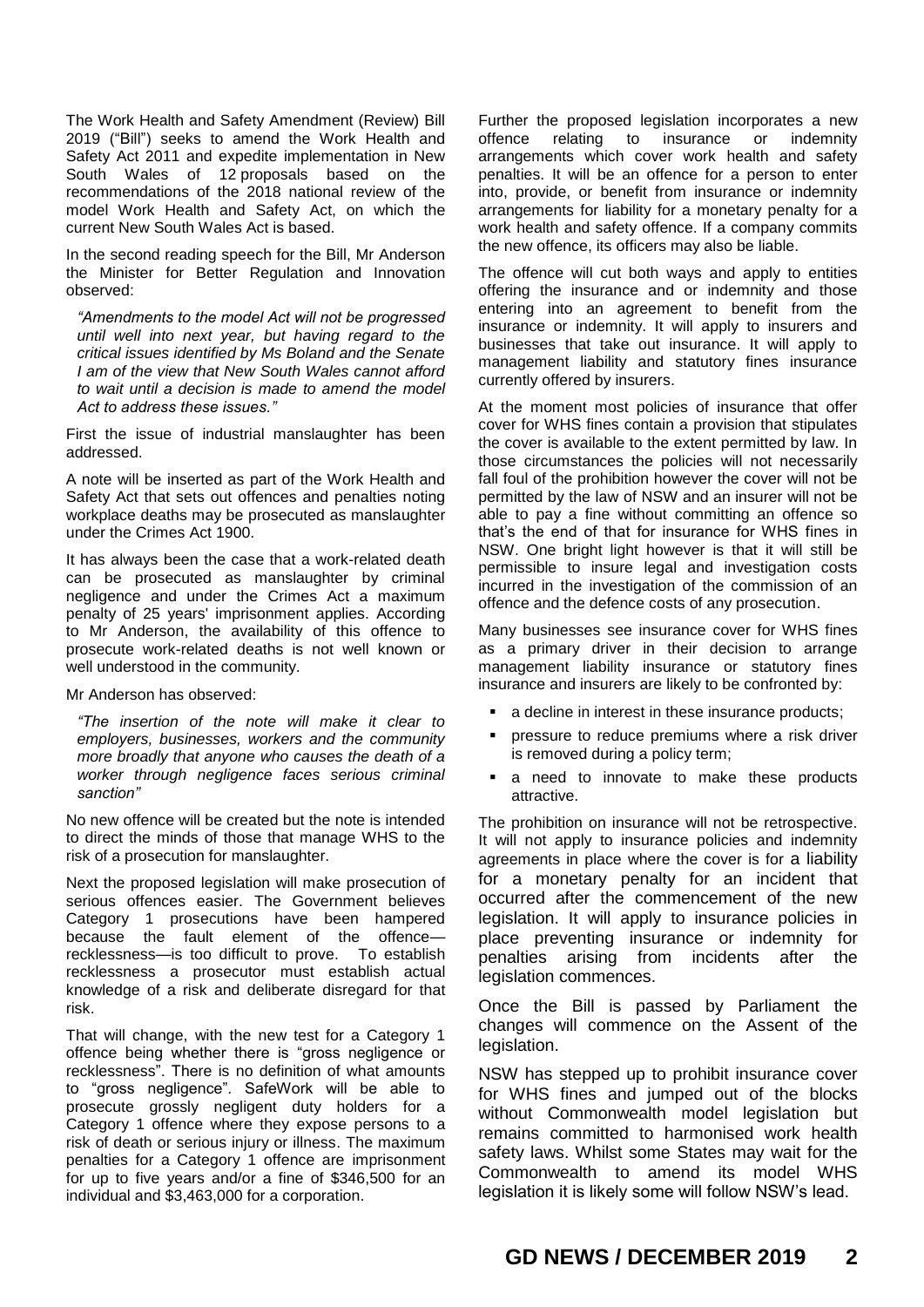Times are changing. Businesses in NSW need to take stock of risk management strategies and insurance arrangements for WHS fines whilst insurers are called to action to manage the change that a prohibition on insurance of WHS fines brings. Insurance brokers will also be impacted as businesses challenge the value of management liability and statutory fines insurance if WH&S fines cannot be insured.

But that's not all, in addition:

- **i** indemnity arrangements designed to cover work health and safety penalties for directors will not be enforceable for fines attaching to incidents after the commencement of the legislation. Directors will be personally liable for Work Health and Safety fines. It will be an offence on the part of a director and a company to enter into indemnity arrangements to cover work health and safety penalties;
- contracting practises, particularly in the transport and construction industry will need to change as contracts that seek to shift responsibility for WH&S fines to a subcontracting party will fall foul of the prohibition on indemnity arrangements and entering into contracts with indemnity arrangements for WH&S fines will be an offence.

The take homes for NSW businesses are:

- moving forward businesses in NSW will not be permitted to enter into insurance arrangements that provide cover for WH&S fines;
- businesses in NSW that currently have insurance that provides cover for WH&S fines will not fall foul of the new prohibition however insurers will not pay WH&S fines for offences resulting from incidents occurring after the commencement of the legislation;
- corporations in NSW will not be permitted to enter into indemnity arrangements that provide cover for WH&S fines for directors;
- businesses in NSW will not be permitted to enter into contracts that shift responsibility for WH&S fines to subcontractors.

The impact of the proposed new laws is sure to be a hot topic for businesses in NSW in 2020, and probably all businesses in Australia as other States and Territories react to NSW's lead.

## **David Newey dtn@gdlaw.com.au**



**Dual Insurance: Excess and Escape "Other Insurance" Clauses Reconsidered**

In our May 2019 edition of GD News we reported on the NSW Supreme Court decision in *Allianz Insurance Australia Limited v Certain Underwriters at Lloyd's of London Subscribing to Policy Number B105809GCO0430* in which her Honour Justice Rees

dismissed Allianz's claim for contribution from Lloyd's pursuant to dual insurance principles.

The issue involved whether dual insurance applied where one policy contained an "excess" other insurance clause and the other policy contained an "escape" other insurance clause.

An "excess" other insurance clause seeks to remove cover where there is other insurance such that the policy responds in excess of the other insurance. A clause of this nature is usually framed as follows:

*"This policy is excess over and above any other valid and collectible insurance and shall not respond to any loss until such time as the limit of liability under such other primary and valid insurance has been totally exhausted."* 

An "escape" other insurance clause seeks to carve out any liability where there is other insurance. Such a clause is commonly couched in the following terms:

*"This policy does not cover liability which forms the subject of insurance by any other policy and this policy shall not be drawn into contribution with such other insurance."*

To recap the facts, a person was injured by a passing car whilst Baulderstone Hornibrook was building a road under contract for the RTA. The injured person was an employee of one of Baulderstone's subcontractors.

Baulderstone was insured as a third party beneficiary under two policies which covered the liability to pay damages to the injured person, one with Allianz and the other with Lloyd's. Each policy had "other insurance" clauses. One was an escape clause (Lloyd's) and the other was an excess of other insurance clause (Allianz).

RTA had taken out a contract of insurance with Allianz covering Baulderstone as required by a construction contract. That policy had an excess of other insurance provision. Baulderstone, a subsidiary of Bilfinger Berger Australia Pty Limited, held a public and products/contract works liability policy issued by Lloyd's. That policy contained an "other insurance" provision in the form of an escape clause.

Allianz indemnified Baulderstone in respect of a settlement of the injured person's claim. It then claimed equitable contribution from Lloyd's pursuant to dual insurance principles.

The NSW Supreme Court ordered the following question be determined separately and in advance of any other question in the proceedings:

*"Whether, on the proper construction of both policies, the Lloyd's Underwriters would have been liable to indemnify Baulderstone in respect of the loss arising out of the injury to the injured person had Allianz not done so."*

This required the Court to apply the principles of dual insurance. Rees J confirmed this involved a two-step approach. According to her Honour: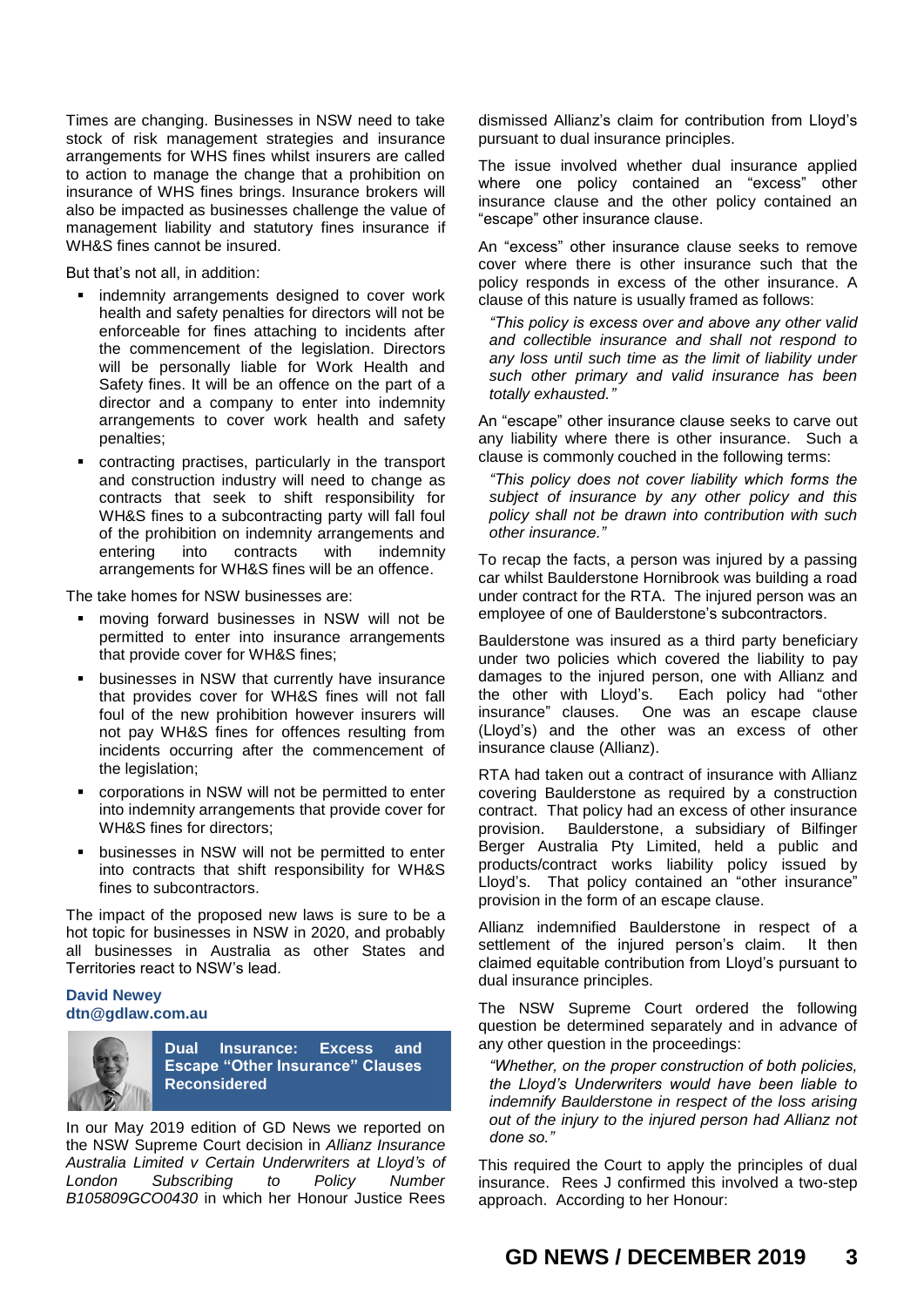*"First the Courts construe the terms of each policy to determine whether there is, in fact, an overlap in coverage. This may reveal for example that the wording of one 'escape' clause is absolute whilst the other is not, with the result that the loss will be cast from the insurer with the absolute clause onto the other insurer."*

According to Justice Rees, if it were possible to reconcile the two policies such that one escape clause is absolute whilst the other is not there will be no dual insurance.

However, her Honour also observed that if an examination of both "other insurance" clauses points to neither policy responding then the second step is as follows:

*"Second, in the event that, on close examination, neither policy responds due to the existence of the other, then the Courts apply a specific rule of construction which treats the "other insurance" clauses as cancelling each other out such that both insurers are liable."*

At first instance, Rees J concluded, on a proper reading of the policies, the escape clause in the Lloyd's policy was absolute with the effect that only the Allianz policy responded to the risk. The proceedings were therefore dismissed as there was no dual insurance.

Allianz appealed to the NSW Court of Appeal. In a majority decision, Meagher JA with whom Chief Justice Bathurst agreed (Macfarlan JA dissenting) allowed the appeal and made declarations that the Lloyd's policy responded to the loss such that the principles of dual insurance applied and Allianz was entitled to contribution.

Justice Meagher disagreed with Rees J's interpretation of the escape clause in the Lloyd's policy.

First, Meagher JA considered the following wording in the Lloyd's escape clause:

*"…which forms the subject of insurance by any other policy…"*

His Honour observed that Rees J seemed to have accepted the argument by Lloyd's that this excluded cover if the liability was the subject of another insurance policy irrespective of whether, having regard to the exclusions and conditions of that other policy, it actually provides an indemnity against that liability.

Justice Meagher rejected this proposition and held that the clear intention of the escape clause is to exclude cover where there is an obligation to indemnify under two or more insurance policies.

It should be noted at this juncture that the dissenting judge, Justice Macfarlan, agreed with Justice Meagher on this point but Bathurst CJ (the other majority judge), did not.

Rather, the Chief Justice observed:

*"The clause looks to the existence of a policy which* 

## *covers the claim rather than whether the insured can actually obtain indemnity under it."*

Next, Justice Meagher considered the excess clause in the Allianz policy and concluded that, considered alone, the Allianz policy excludes an indemnity in respect of any liability insured under another policy by the conversion of the Allianz insurance to excess of loss cover due to the existence of the other policy.

At this stage of the inquiry, Meagher JA held that each policy would be liable as primary insurance but for the existence of the other. It followed the two "other insurance" clauses considered alone had the effect of cancelling each other out with the result that neither is effective and each policy responds.

Interpreted in this manner, Justice Meagher disagreed with Rees J that the escape clause in the Lloyd's policy was absolute. Chief Justice Bathurst agreed with Meagher JA that each "other insurance" clause cancelled each other out.

However, the Allianz policy also contained a "difference in conditions" clause ("DIC clause"). Lloyd's contended it was necessary to consider and apply this clause independently of the result that the other insurance clauses cancelled each other out.

The DIC clause under the Allianz policy was only enlivened if the Lloyd's policy *prima facie* provided primary cover to the insured but where the Lloyd's policy did not provide cover, either wholly or in part, for the liability that otherwise would be covered under the Allianz policy.

Meagher JA noted that the DIC clause only had work to do if the Lloyd's policy were to provide primary cover. However, this did not apply because of the effect of the "excess" clause under the Allianz policy and the "escape" clause under the Lloyd's policy having the effect of cancelling each other out such that both policies provided primary cover to the insured.

As such, Justice Meagher concluded the DIC clause under the Allianz policy had no application.

For slightly different reasons, Chief Justice Bathurst also considered the DIC clause had no application.

Macfarlan JA disagreed. His Honour held that the DIC clause did in fact apply.

First, his Honour considered the Lloyd's policy to be "Underlying Insurance" within the meaning of the DIC clause because it *prima facie* provided indemnity for the risk in question leaving aside any "other insurance" provision.

Second, as the Lloyd's policy did not, by reason of the escape clause, provide cover to Baulderstone, the DIC clause was enlivened to provide cover under the Allianz policy, where cover under the Lloyd's policy was excluded.

In that event, Justice Macfarlan concluded there was no dual insurance and ordered the appeal be dismissed. Critical to his Honour's analysis was that,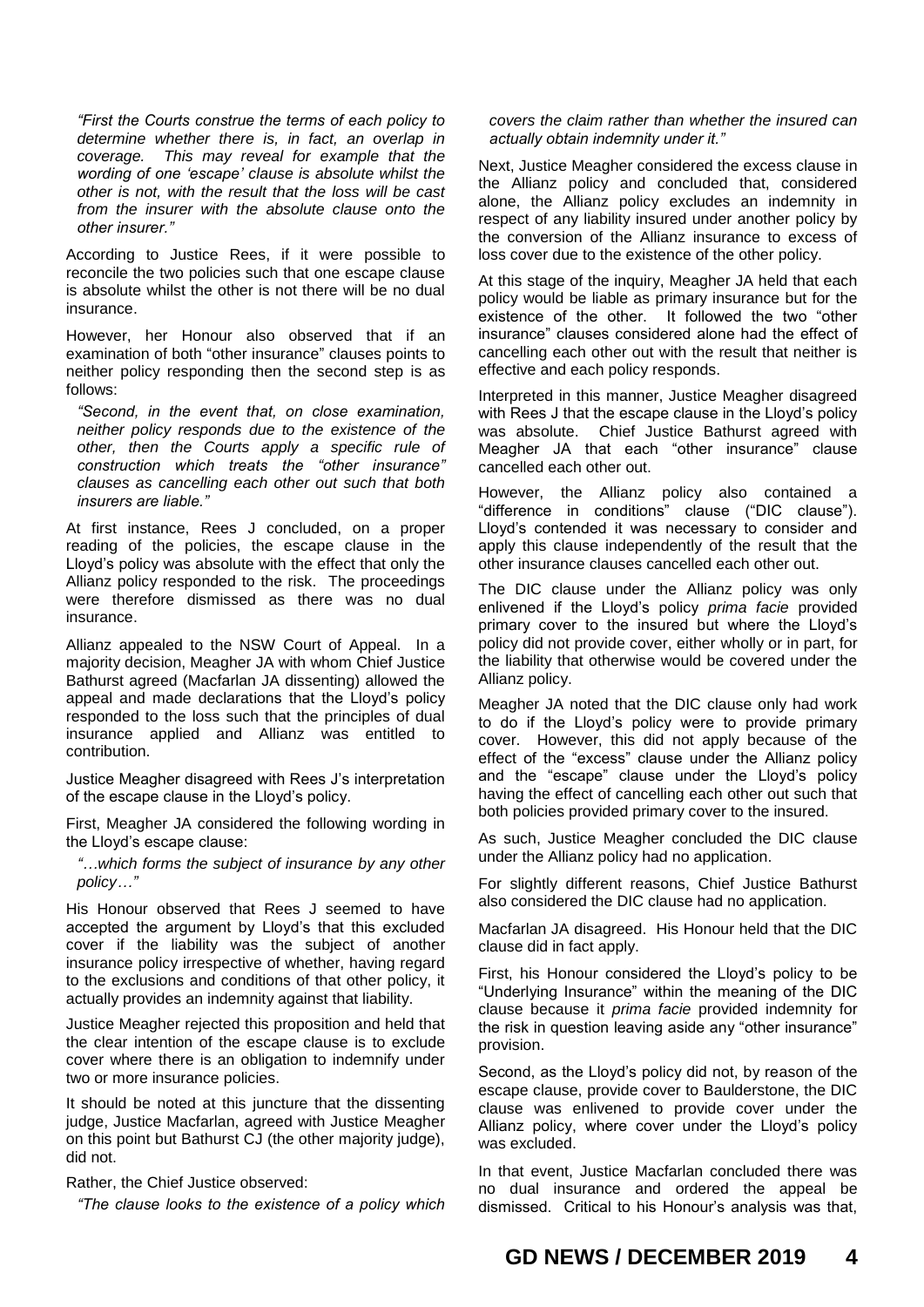like the primary judge, Macfarlan JA treated the DIC clause independently of the construction of the "excess" versus the "escape" clause, whereas Bathurst CJ and Meagher JA did not.

Although the majority agreed on the outcome, the differing opinions and reasoning expressed by each of the three appeal justices (and the primary judge) leaves a somewhat unsatisfactory state of affairs with respect to the proper construction of excess and escape clauses, especially where there is also a DIC clause thrown into the mix.

Most other insurance clauses of the "excess" type will also provide a DIC clause. Yet the majority justices in this decision seem to be suggesting that a DIC clause will have no work to do where the other insurance policy contains an escape clause or if the competing excess and escape clauses cancel each other out.

One would not be surprised to see an application for special leave to the High Court being filed. Watch this space.

### **Darren King [dwk@gdlaw.com.au](mailto:dwk@gdlaw.com.au)**



**Interest and Section 151Z**

In New South Wales Section 151Z of the *Workers Compensation Act 1987* provides that a negligent tortfeasor is liable to indemnify an employer for payments made (with some complications).

In *Kwanchi Pty Limited v Kocisis*, the NSW Court of Appeal held that a workers compensation insurer is entitled to recover interest on payments made. The Supreme Court of NSW has recently considered the issue of whether Section 100 of the *Civil Procedure Act 2005* permits judgment for interest alone when primary judgment has been paid (*Workers Compensation Nominal Insurer v Allmen Engineering Project Pty Limited*).

On 10 March 2014 the worker, Tiek Gyu Kim, sustained catastrophic injuries during the course of his employment as a boilermaker. The worker was employed by a labour hire company, Desk Engineering Pty Limited, which was deregistered at the time of the accident. The worker was lent on hire to Allmen Engineering Projects and sent to work at premises in St Marys. The worker sustained a traumatic brain injury when he was attempting to turn a steel beam that weighed more than 500kg.

The worker commenced proceedings against Allmen in the Supreme Court of NSW in 2015. On 19 March 2018 the Workers Compensation Nominal Insurer sought recovery of payments made to, for and on behalf of the worker pursuant to Section 151Z(1)(d) of the *Workers Compensation Act 1987*. A few days later the Nominal Insurer agreed to accept \$2,965,562.76 in settlement of the Section 151Z claim, an agreed

reduction on compensation payments made and it was agreed that repayment would satisfy the worker's obligation to make repayments pursuant to Section 151Z(1)(b) of the *Workers Compensation Act 1987*.

At the time that agreement was reached payments totalled \$3,465,562.76. The reduction was as a consequence of a 25% contribution to a work injury damages assessment and a further reduction of 10% for contributory negligence of the worker.

The settlement was ultimately approved by Justice Garling in the Supreme Court on 28 March 2018.

Although there had been an agreement reached in relation to payments made, the Statement of Claim of the Nominal Insurer seeking recovery remained on foot. The Nominal Insurer contended it was entitled to recover interest on payments made. This was disputed by Allmen Engineering.

The matter therefore proceeded to hearing in the Supreme Court before his Honour Justice Campbell.

Three issues were considered by His Honour including:

- **•** whether the Nominal Insurer by entering into the recovery agreement with the worker's representative entitled Allmen Engineering to a plea of accord and satisfaction barring the Nominal Insurer's remaining claim for interest and costs;
- whether the Nominal Insurer was entitled to a judgment for interest only pursuant to Section 100 of the *Civil Procedure Act 2005* which provides the entitlement to interest;
- whether the Court's discretion in relation to an award of interest should be exercised so as to refuse the Nominal Insurer's claim.

His Honour Justice Campbell determined the agreement in relation to recovery had been entered into after proceedings had been properly commenced by the Nominal Insurer. Justice Campbell also agreed with the Nominal Insurer's argument in relation to payment of interest.

Finally, His Honour declined to exercise his discretion to refuse an award for interest. His Honour concluded:

*"I'm not persuaded that the arguments put forward by Mr Perla are such as to justify depriving WCNI of its presumptive entitlement to compensatory interest under Section 100 CPA. As I have said, I am persuaded that the proceedings were properly commenced in circumstances where Allmen had failed to respond to WCNI's demands. There is nothing unjust in providing compensatory interest for the Statutory Workers Compensation Scheme being deprived of its money pending repayment of compensation paid to the worker by the tortfeasor as required by statute (Section 151Z(1)(d) WCA). For*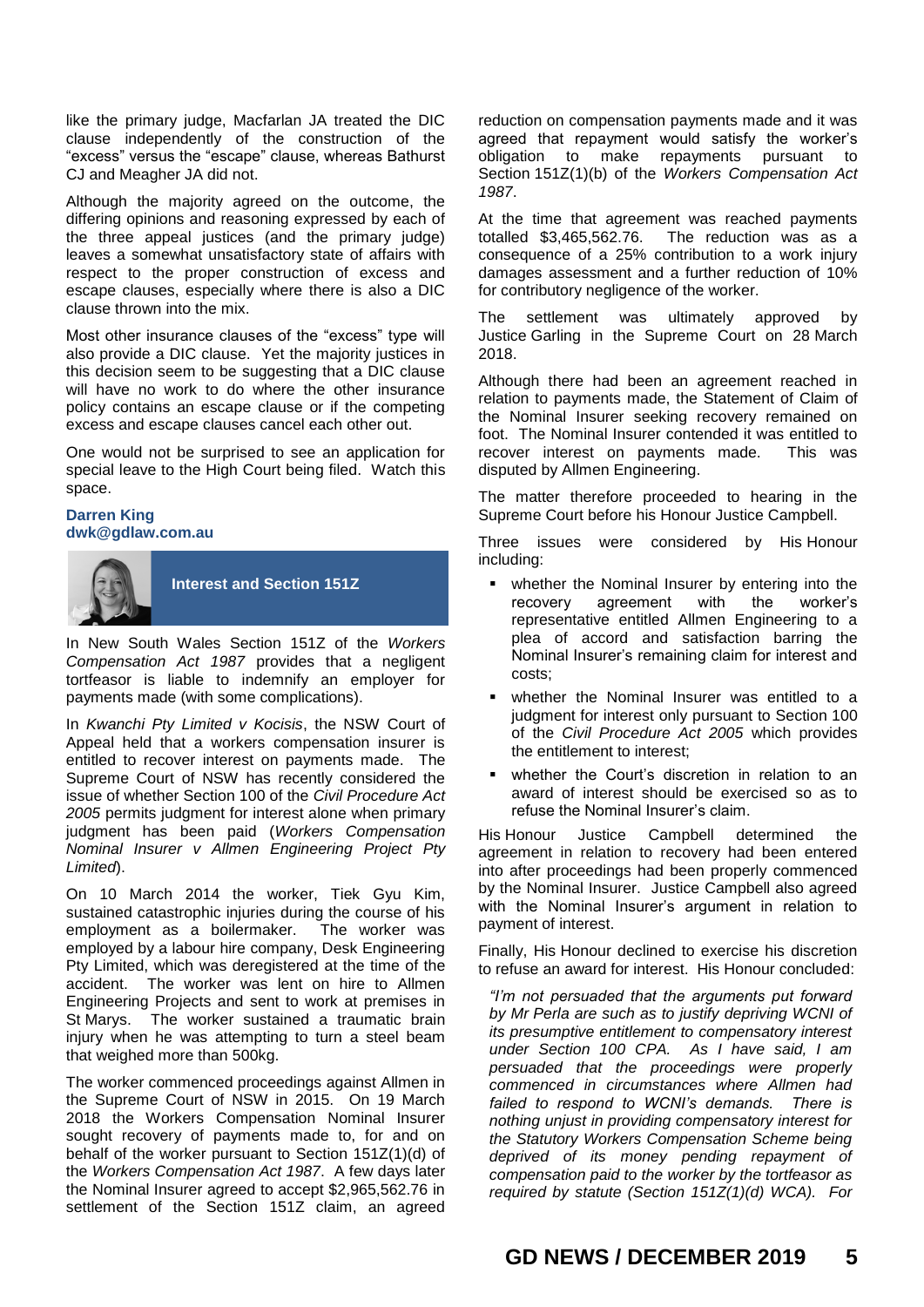#### *the same reason I decline to exercise my discretion to reduce the period during which interest runs."*

The Nominal Insurer was therefore successful in recovering interest totalling \$382,565.25. The early commencement of proceedings ensured the employer received the benefit of an award of interest on payments made.

#### **Amanda Bond asb@gdlaw.com.au**



**TPD Claims: Court Considers Life Insurer's Reasons for Declining a Claim to be Inadequate**

Over the past 12 months we have reported on several decisions of the NSW Court of Appeal and Supreme Court in relation to claims for total and permanent disablement ("TPD") benefits under various life insurance policies.

The central theme in most of those decisions was whether the life insurer had breached its duty to act reasonably and fairly in considering the TPD claim.

Another issue which often arises is whether the life insurer's reasons for declining a TPD claim were adequate.

These themes were again considered recently by the NSW Court of Appeal in *MetLife Insurance Limited v MX*.

MX (whose name was suppressed by the Court due to his previous occupation as an undercover detective) worked for the NSW Police Force for 22 years which often involved dangerous and difficult situations that exposed him to many violent and traumatic events.

In September 2010 his general practitioner certified him unfit for work. He did not return to work after that date.

In January 2011 he was diagnosed by his treating psychiatrist, Dr Wilkins, as suffering from PTSD.

He was medically discharged from the Police Force in October 2011.

MX was a member of the First State Superannuation Scheme of which FSS Trustee Corporation was the trustee who took out a group life insurance policy with MetLife.

MX brought a TPD claim under the MetLife policy.

MetLife declined the claim in December 2014 which resulted in MX bringing Court proceedings at the NSW Supreme Court challenging the insurer's decision.

It was common ground that, if successful, MX was entitled to a TPD benefit under the policy in the sum of \$634,371.

Before the matter proceeded to hearing at first instance, MX asked MetLife to reconsider its earlier decision to decline the claim. In support of that request MX relied upon the Affidavit evidence and additional medical evidence obtained during the proceedings.

In June 2017 MetLife again declined the claim.

Accordingly, when the matter was heard by Justice Slattery, MX challenged both the 2014 and 2017 decisions by MetLife to decline the TPD claim.

The hearing before Slattery J proceeded as a preliminary hearing to address the following separate questions which the Court had earlier ordered to be determined before any other issues in the proceedings:

- Whether, in refusing to accept the claim, MetLife acted in breach of its statutory and/or general law duties?
- Whether MetLife breached its duty to act reasonably in considering the claim made by MX.

Justice Slattery answered the separate questions affirmatively and declared MetLife's first and second decisions were void and of no effect.

MetLife sought leave to appeal to the NSW Court of Appeal from the judgment of Slattery J on the separate questions. Leave was required pursuant to Section 103 of the *Supreme Court Act 1970* (NSW) as the decision in the proceedings at first instance concerned a separate question.

The Court of Appeal had no hesitation in granting leave given the issues which arose for the Court's consideration. The appeal hearing proceeded concurrently with the application for leave.

However, by a unanimous decision (Gleeson JA, Meagher & Payne JJA agreeing) MetLife's appeal was dismissed.

Justice Gleeson wrote the leading judgment in which his Honour summarised several medical reports relied upon by MX and MetLife in the hearing before Slattery J.

Whilst it was common ground between the parties that MX suffered from PTSD as a result of his many years of work as an undercover Police Officer, there was a significant dispute about whether MX had satisfied MetLife he was unlikely to ever engage in any gainful profession, trade or occupation for which MX was reasonably qualified by reason of his education, training or experience ("ETE Clause").

In respect of its first decision, MetLife relied upon 67 minutes of surveillance footage it had obtained which depicted MX at a community club engaging in activities. According to the life insurer, this evidence appeared to suggest MX was working behind the bar and interacting with patrons without difficulty.

MetLife engaged its own psychiatrist, Associate Professor Kaplan, to review the surveillance footage. The professor stated there was no reason why MX could not return to full time work provided this excluded Police duties.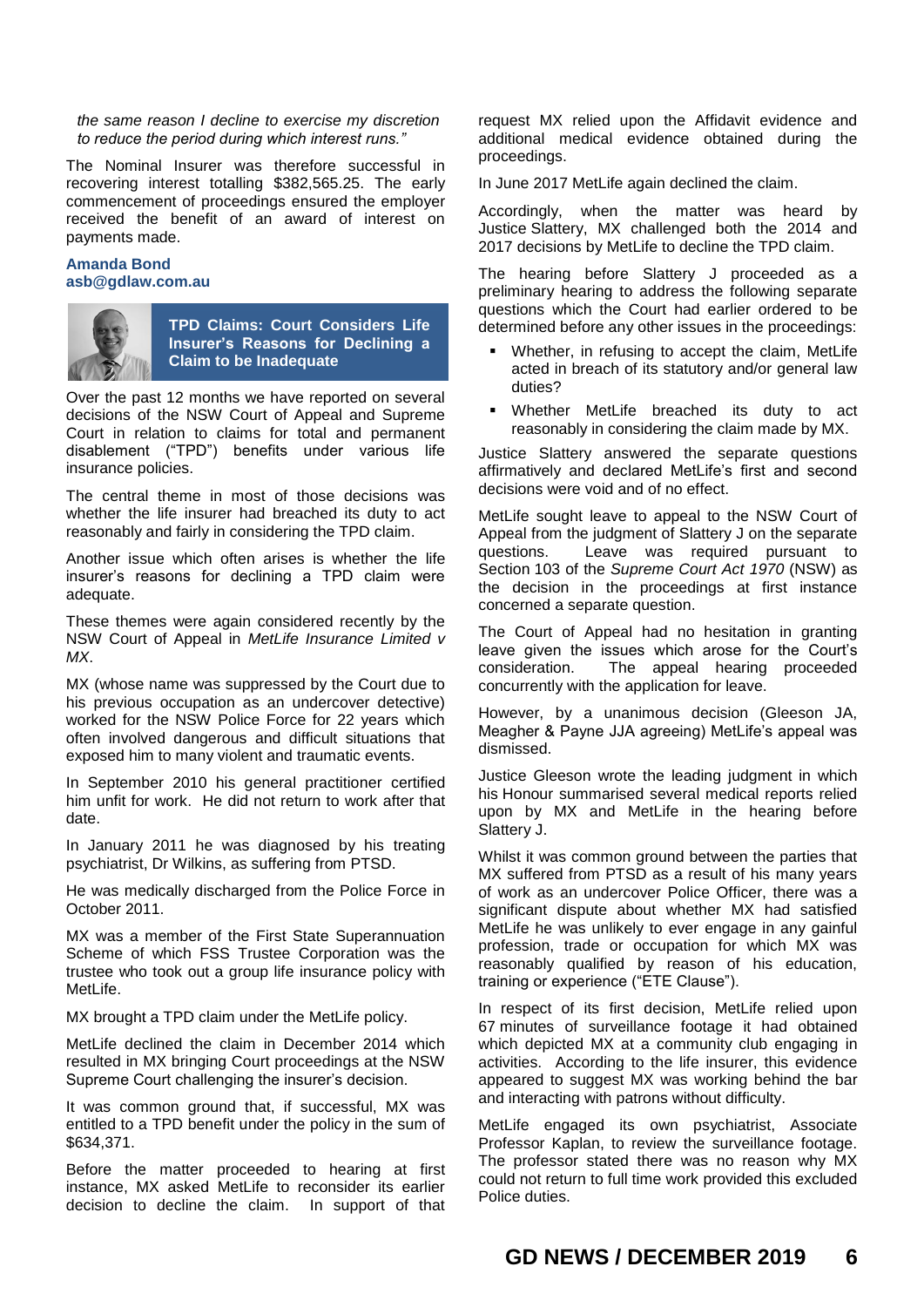MX's treating psychiatrist, Dr Wilkins, also reviewed the surveillance footage and the accompanying report of the surveillance operative. Dr Wilkins was critical of the views expressed by Associate Professor Kaplan and concluded the surveillance footage was not inconsistent with Dr Wilkins' psychiatric condition. Dr Wilkins observed MX was in fact volunteering behind the bar on a single occasion which, according to the doctor, was hardly proof of his capacity to work.

Gleeson JA then considered MetLife's two decisions to decline the claim. His Honour first considered the insurer's second decision.

MetLife had relied upon its first decision and the supporting evidence at that time when considering its second decision, as well as the Affidavits and other medical evidence served in the proceedings before the matter proceeded to hearing before Justice Slattery.

In those Affidavits, MX confirmed he volunteered at the local community club because he felt it was a safe haven and that any activities he was seen in the surveillance footage to perform was on advice by Dr Wilkins to get him out of his house.

MetLife also relied upon vocational reports which suggested MX was capable of working at least 15 hours per week in some form of employment such as an insurance investigator, compliance officer, liaison officer, insurance consultant, general clerk or delivery driver.

Associate Professor Kaplan and some of the other psychiatrists whose reports were relied upon by MetLife agreed MX had some capacity for work not involving Police duties as per the vocational reports despite his Affidavit evidence to the contrary and the opinions of Dr Wilkins.

Gleeson JA considered that MetLife's reasons did not purport to weigh the significance of the difference between undertaking paid employment in the roles identified in the vocational reports and the nature and context of MX's activities at the club which included volunteer work.

Nor did MetLife's reasons address whether the Affidavit evidence of MX and others in any way undermined or affected the views expressed by the psychiatrists whose reports MetLife relied upon.

Accordingly, Justice Gleeson held there was no error by Slattery J in finding that MetLife's second decision was void and of no effect by reason of the life insurer's failure to act reasonably and fairly when considering MX's claim.

In relation to MetLife's first decision, Gleeson JA highlighted earlier decisions of the NSW Supreme Court that confirm a life insurer, when issuing its decision to decline a claim, must explain how it reached its decision so the insured person can be satisfied the decision itself was reached in the utmost good faith.

Justice Gleeson highlighted the following:

- MetLife's reasons did not address Dr Wilkins' opinion that the contents of the video surveillance was not inconsistent with the doctor's view that MX was incapable of undertaking gainful employment;
- Associate Professor Kaplan had indicated it would be helpful to learn Dr Wilkins' response to the surveillance videos but the insurer did not provide him with Dr Wilkins' supplementary report in which he commented upon the footage.

According to Justice Gleeson it was unreasonable for MetLife to reject Dr Wilkins' view of the surveillance evidence in circumstances where it had not sought comment of Associate Professor Kaplan on those views, which the professor had indicated would be of assistance to him in forming his opinion.

In these circumstances, the Court of Appeal held MetLife breached its duty to act reasonably and fairly in considering MX's claim and its first decision was also void and of no effect.

As no error had been demonstrated in the findings of Slattery J at first instance, MetLife's appeal to the Court of Appeal was unanimously dismissed.

This decision reinforces the need for life insurers to give careful consideration to any TPD claim, particularly when there is a divergence in medical opinions regarding psychiatric conditions.

The Court of Appeal has emphasised the need for life insurers to give sufficient reasons for declining a claim. In particular, why one set of medical evidence is preferred over another and, more importantly, whether the medical evidence has sufficiently addressed any apparent inconsistency between medical opinion and factual and historical information, especially if such evidence includes surveillance footage.

In doing so, the life insurer should address the totality of the evidence otherwise it could be seen to be ignoring parts of the evidence simply because it is does not support the insurer's decision. Reasons should be given by the life insurer to explain why that evidence is not preferred.

**Darren King [dwk@gdlaw.com.au](mailto:dwk@gdlaw.com.au)**

# **CONSTRUCTION ROUNDUP**



**NSW Parliament's Recommendations For Building Reform**

The NSW Government has released its first report into the regulation of building standards, building quality and building disputes. The report has been prepared by the Public Accountability Committee after several hearings and submissions into the building industry.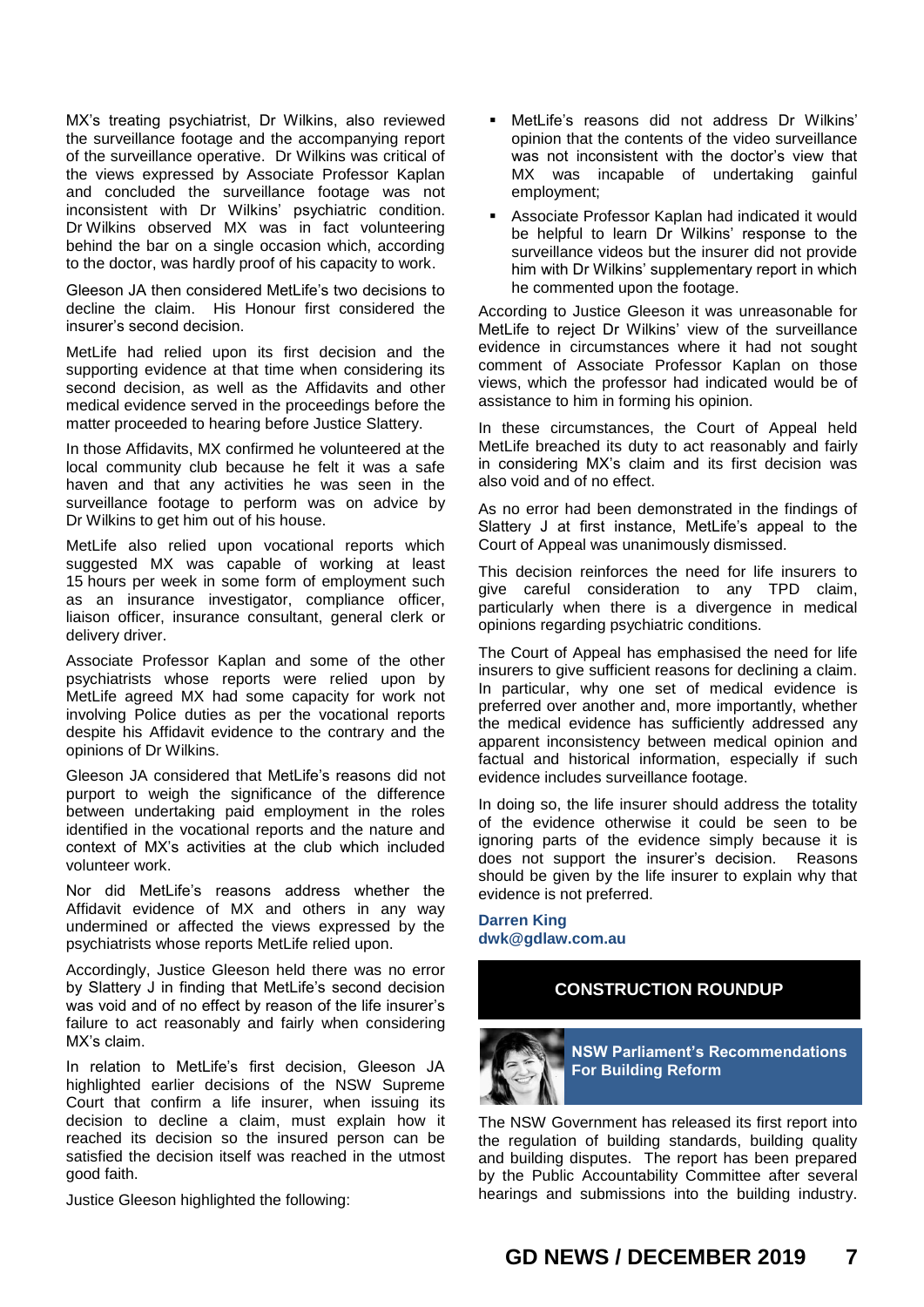By forming the multi-party Committee to look into the issue of building quality, the NSW Government has sought to restore public confidence in the construction industry, particularly in circumstances of several high profile instances of significant defects in apartment buildings leading to evacuation of the occupiers of the apartments.

The Committee has made several recommendations for the reform of the construction industry. The key recommendations are set out below.

## **The expedition of legislation addressing the duties of certifier and building professionals**

The Committee has severely criticised the fact that the *Building and Development Certifier Act 2018* has still not commenced and its regulations have not been drafted, despite the Bill having been passed by the NSW Parliament in October 2018. It has recommended that the implementation of the regulations in support of the Act be expedited to ensure that the Act is operational well in advance of its foreshadowed July 2020 commencement.

Similarly, the Committee has questioned why amendments to the *Environmental Planning and Assessment Act 1979* consolidating certification provisions for buildings and subdivisions have not yet commenced, despite being passed in November 2017, and they have recommended that these provisions commence as quickly as possible.

### **The provision of an urgent response to the issue of flammable cladding**

The Committee has expressed its concern at the "disjointed and lacklustre" response from the NSW Government on the issue of flammable cladding and has recommended that urgent action be taken, including a financial support package to assist buildings to rectify and remove combustible cladding.

#### **The establishment of a fully funded and resourced Building Commission**

At the time of the Committee's hearings, the new Building Commissioner had just taken office. However, the Committee was alarmed to learn that the resources allocated to the Commissioner were minimal (four to five staff members) by comparison to the resources utilised by the Commissioners appointed by the Victorian and Queensland Governments (each with hundreds of allocated staff).

The Committee also expressed its view that the NSW Department of Fair Trading was not equipped to lead reforms of the industry.

Accordingly, the Committee has recommended that a Building Commission be established and that it be given broad powers and sufficient resourcing and funding to oversee and regulate the building and construction industry in New South Wales.

The Committee has also recommended the establishment of a statutory industry advisory committee to support the Building Commission, with its aims to include strengthening industry ties with government and building the strategic direction of the Building Commission.

## **The reform of statutory warranties and the strata bond scheme**

The Committee discussed a number of submissions that had been made criticising the length of the statutory warranties provided by builders and developers under the *Home Building Act 1989*, as well as the often confusing definition of "major defect". The Committee accepted that, importantly, a defect that is not classed as "major" may have a significant effect on the occupiers of the building, and minor defects may not become apparent within the two year time limit for claiming under the warranties.

Further, the Committee noted that the short life of the warranties encouraged illegal phoenixing activity by builders, and thus allowed them to escape longer term accountability for their work.

The Committee also noted that while the statutory warranties do not apply to high rise apartment buildings due to the unsustainability of the insurance market to cover this extent of risk, the 2018 Shergold Weir report (discussed in our previous newsletters) recommended that the warranties be extended to include such buildings albeit with appropriate economic modelling.

Looking at the strata bond scheme, the Committee agreed that the current bond of 2% is manifestly inadequate to cover the cost of defects, particularly where the relevant defects can require the expenditure of several million dollars in rectification work.

The Committee also examined the role of insurance in the building industry, particularly the trend for insurers to specifically exclude coverage for combustible cladding and the recent significant increases in premiums for professional indemnity insurance policies.

The Committee has expressed its view that the problems in the residential building insurance market are a consequence of the fundamental failure of building standards, and the answer is to tackle both construction quality and insurance coverage as two parts of the one puzzle. In this regard, it has recommended the implementation of the recommendations in the Shergold Weir report and in the 2015 Lambert report and as those improvements flow into the industry systematically increasing the level of insurance coverage.

Accordingly, the Committee has recommended that the definition of "defect" in the Home Building Act be amended to provide more clarity for home owners, that the time period in which to claim under the warranties be extended to a minimum of seven years, and that the amount of the bond under the strata bond scheme be increased.

Further, it has recommended that mandatory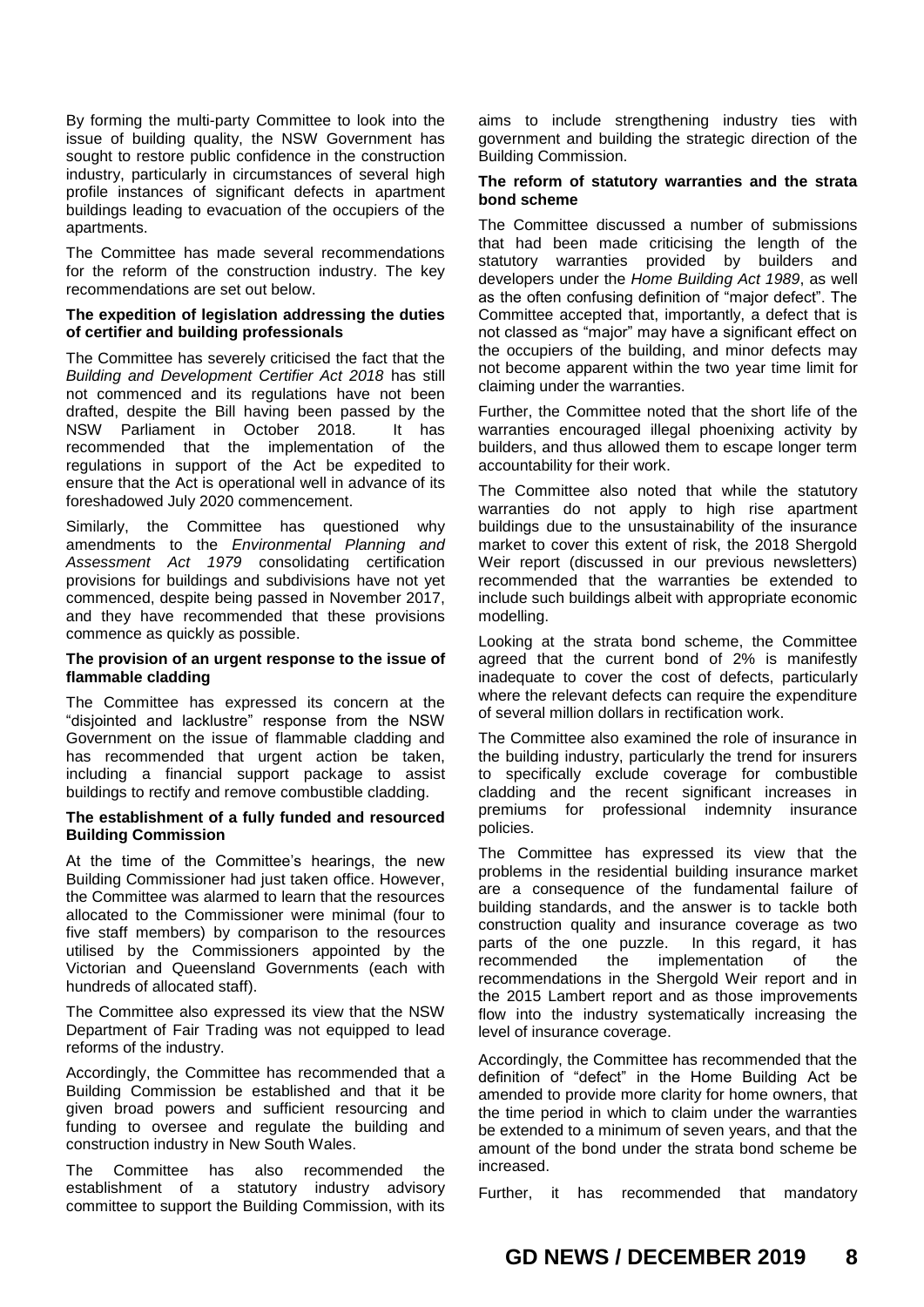professional indemnity insurance be extended to all other practitioners in a building project, which in the Committee's view would increase the pool of policy holders and thereby drive down premiums.

## **Extending the licensing of building practitioners**

Currently, certain participants in a construction project are not required to be licensed or to be subject to independent testing and supervision. For example, there is currently no mandatory requirement for an engineer to be registered in New South Wales, and electricians are not independently examined before being issued with licences. Similarly, there are no minimum qualifications for electrical fire protection. However, the aspects of the construction process worked on by these practitioners can have the greatest effect on the safety of the occupants of the building.

The Committee described the current system as "woefully inadequate", "piecemeal" and in some areas of the industry "non-existent" and recommended that licensing be overhauled, with the introduction of a requirement for the licensing of additional trades in the construction industry.

#### **The consolidation of existing laws and regulation into a standalone Building Act**

The Committee noted that currently the process and rights arising from a construction project are addressed in several independent pieces of legislation.

The Committee also expressed its disappointment that the NSW Government's response to issues identified in the industry has been merely to enact (but not commence) additional pieces of legislation. The Committee described the NSW Government's response to the crisis in the industry as "fragmented".

It has recommended that the existing laws and regulation be consolidated into a standalone Building Act, and that a single senior Building Minister be established with responsibility for building regulation in New South Wales as well as the Building Commission and the Building Commissioner.

## **The deferral and amendment of the** *Design and Building Practitioners Bill 2019*

The recently released *Design and Building Practitioners Bill 2019* is intended to require that registered design practitioners declare the compliance of a building with applicable codes and legislation. It also imposes obligations and a statutory duty of care on those persons.

However, the Committee has noted that currently there is no insurance product that would provide the kind of professional indemnity insurance that would be required under the Bill.

Accordingly, the Committee has recommended that the Bill not proceed until concerns about its application and workability be addressed, and that amendments be made as necessary to address the concerns laid down in the report. However, the Committee has also

recommended that the final implementation of the Bill and its regulations be brought forward to 31 March 2020.

## **The implementation of the remaining recommendations in the Shergold Weir and Lambert reports**

The Committee criticised the fact that the NSW Government had not implemented several of the recommendations in the Shergold Weir and Lambert reports, describing this as a "missed opportunity" to rectify sooner the issues now identified in the industry.

Accordingly, the Committee has recommended that the NSW Government review its response to each of these reports, and consider the full implementation of the recommendations made in the reports.

## **The re-introduction of a clerk of works**

The Committee looked at the role of a clerk of works in overseeing a project, noting that overseas jurisdictions continue to use this model. They have recommended that a clerk of works be re-introduced on projects of a significant scale as part of the NSW Government's response to the Lambert report.

The Committee's report addresses a multitude of issues that have arisen in the construction industry, leading to a severe lack of public confidence – particularly in newly constructed apartment buildings. Since thousands of apartment buildings are being built each year in New South Wales to provide much needed additional housing options in the State, the Committee has urged the NSW Government to implement its recommendations as a matter of urgency.

However, there are clearly several big picture issues that have not been addressed fully by the report.

For example, the imposition of a requirement to maintain professional indemnity insurance is unworkable in a market where insurers are unwilling to take on such a massive risk. This needs to be addressed as a matter of urgency.

Also, the reforms recommended to be made will not assist those who already face enormous bills to rectify severe defects or to replace combustible cladding. The failures of the current system will no doubt remain a legacy for years to come.

Interesting times lie ahead for the construction industry in NSW.

## **Linda Holland [lmh@gdlaw.com.au](mailto:lmh@gdlaw.com.au)**



On 1 January 2018 the NSW Government's developer bond scheme came into effect under the *Strata Scheme Management Act 2015* (NSW). In an industry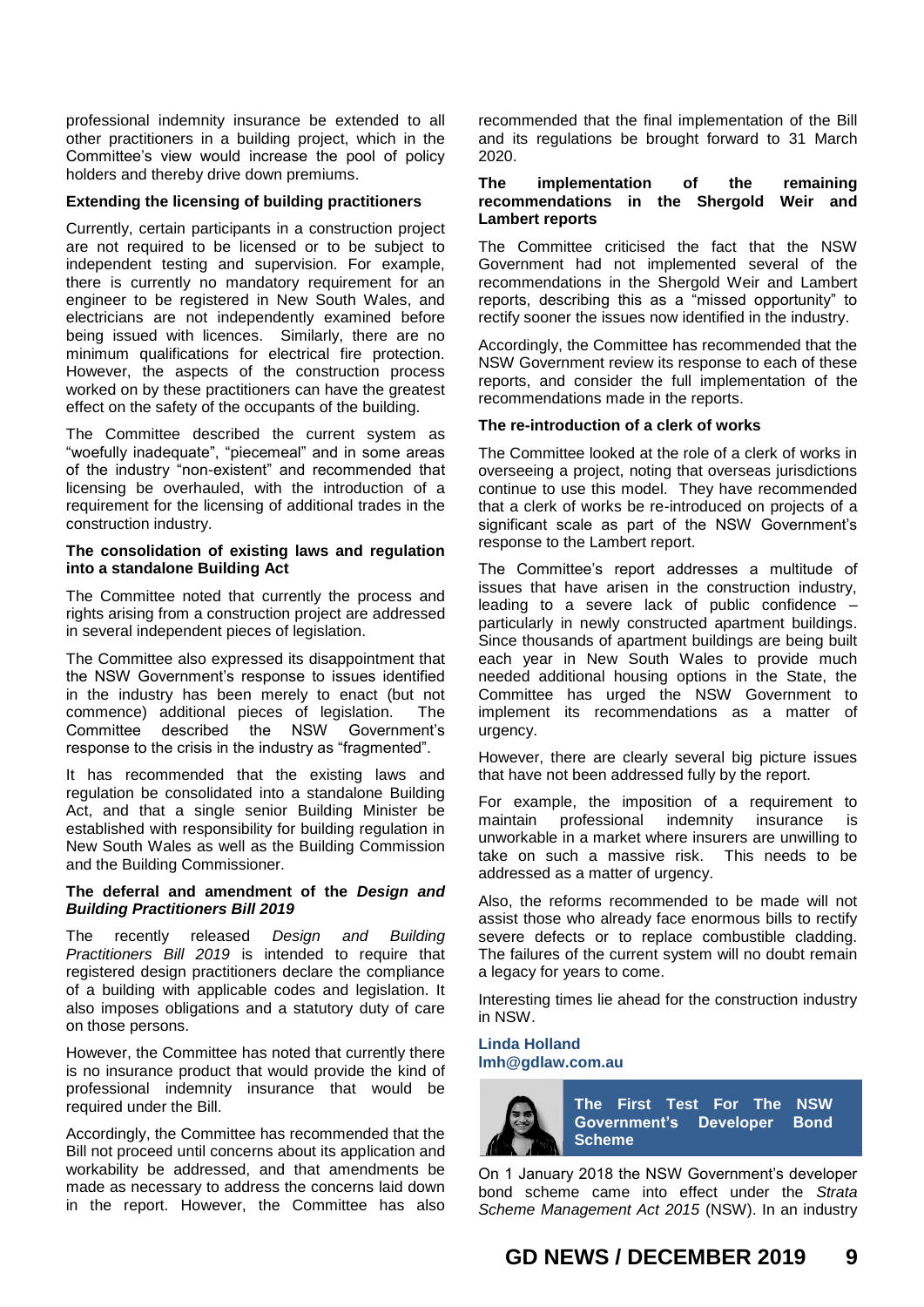where developers and builders wind up special purpose investment companies that undertake building works after the works are completed or have been wound up for other reasons such as insolvency prior to any defects in buildings being identified, the scheme was designed to ensure that a source of funds was set aside by way of a bond to cover the costs of defect rectification early in the life of strata developments. However the scheme only applies to those residential or partially residential (mixed use) strata buildings that are more than four storeys high, with some protection offered to smaller buildings under the home warranty insurance scheme.

With 1 January 2020 marking two years since the scheme came into effect, many buildings to which the scheme would now apply should be nearing completion and it is important to understand the process and limitations of the scheme to ensure that owners corporations and individual lot owners are protected and can gain some benefit from the scheme despite its limitations.

## **The process**

In summary the process provided under the scheme is as follows;

- 1. The developer must first create an account on an online portal maintained by Fair Trading NSW. At this stage, the developer is required to lodge a bond (through the portal) for 2% of the contract price (plus pay a fee of \$1,500).
- 2. Within 12 months after the occupation certificate being issued, the developer must appoint a independent building inspector to undertake an inspection of the development and provide an interim report.
- 3. The inspector is then required to carry out his inspection (he has certain powers of access to the common property and individual strata lots) between 15 and 18 months after the occupation certificate is issued and prepare an interim report of his findings which is to be uploaded to the portal.
	- (i) If no defective works are identified in the report, then the developer can apply to the Secretary to decide that there is no need to arrange the inspector to also produce a later, final report. In this case, the interim report becomes the final report.
	- (ii) If defects are identified in the interim report, the developer is to arrange with the builder for the defective work to be fixed.
- 4. Within 18 months after the issue of the occupation certificate, the developer must arrange a final report from the inspector (or a replacement inspector if the first is no longer available). The inspector's final report must be issued through the portal to the developer, the owners corporation, the builder and the Secretary no later than two

years after the issue of the occupation certificate, and must be confined to the defects identified in the interim report. No additional defects are to be identified.

- 5. Following the issue of the final report, all or part of the bond "can be claimed or realised by the Secretary" to pay the owners corporation to pay for the rectification of defective work – either by consent of the developer, or if the final report identifies defective work that has not been rectified (or sufficiently rectified). Such an application must be made by the owners corporation to the Secretary within 14 days of the later of:
	- (a) two years following completion of the building covered by the bond; or
	- (b) 60 days after the final report is uploaded to the portal.
- 6. If no defective work is identified in the final report, the bond is to be release to the developer. The Secretary must give 14 days notice to the developer and the owners corporation via the portal of any proposed payment.

# **Potential limitations of the process**

Through the scheme the Government has attempted to provide an element of comfort to owners corporations and individual lot owners. However, it is recognised that the protections offered under the scheme are limited.

Some potential limitations which should be considered are discussed below:

- Amount of bond the two per cent bond required under the scheme when put into perspective does not provide much protection. Recently in the media, there have been numerous high profile cases in which high rise residential buildings have been identified to have major structural or waterproofing defects or combustible cladding. Major defects such as these can easily cost more than the two per cent bond offered under the scheme.
- Timing of inspections and release of bond Many latent defects will not come to light within the first 18 months of construction being completed. Many waterproofing defects are only identified as a consequence of persistent rain or major storm events, and cracking in the structural components may not appear immediately or be visible during an inspection. There is also the additional issue that the inspector's final report is not permitted to identify any new defects.
- Lack of control by owners corporation the benefit offered to the owners corporation and individual lot owners relies on quick decisions being made in relation to any objections to the Secretary's decisions. This can be problematic for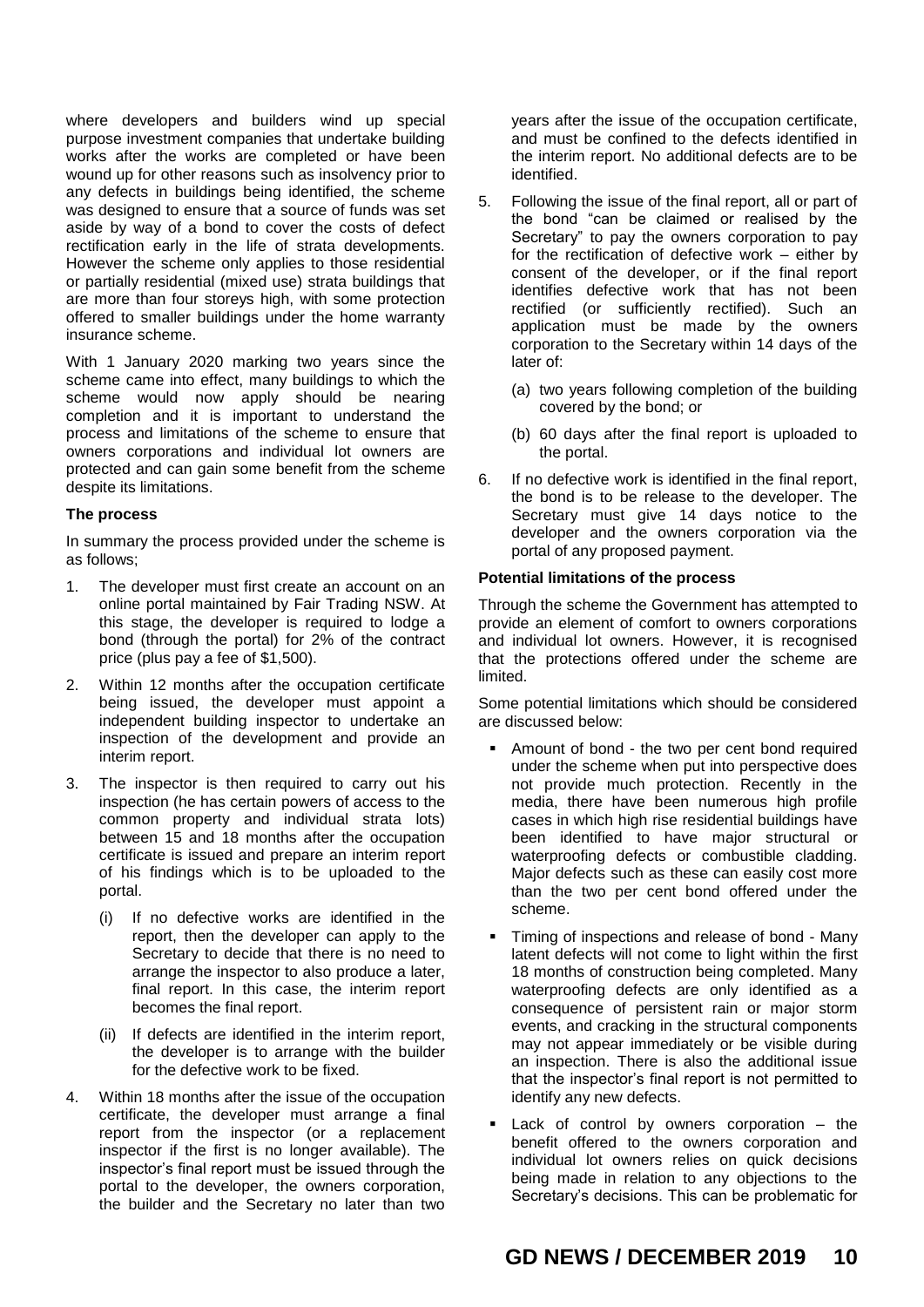a number of reasons:

- (i) In a new development the owners corporation comprises of individuals, who are essentially strangers to each other, from various walks of life, each with differing levels of understanding in relation to the processes provided under the scheme and other relevant legislation.
- (ii) The first strata managing agent may be appointed by the developer and thus may not be proactive in relation to the identification of defects. The relevant Act provides that the strata managing agents appointed at the first annual general meeting may only be appointed for a term of 12 months, meaning that a new strata managing agent may be appointed after 12 months, by which time they will only have six months (or less) to gather the necessary information to ensure that the scheme process is followed and seek instructions from the owners corporation.
- One inspector to identify all potential defects the design and construction of any high rise building requires the expertise of numerous suitably qualified engineers and consultants. The scheme only allows for a single inspector to be appointed to examine and identify defects across various areas of expertise within a short time frame. There is no requirement that the inspector possess any specific qualification.

#### **Statutory warranties**

In addition to the rights provided under the scheme stakeholders may seek remedy through the statutory warranties provided under the *Home Building Act 1989* (NSW).

Under s. 18B of the Act owners corporations and individual lot owners are provided with various warranties in relation to residential building work which includes that the building was constructed in accordance with the plans and specifications as set out in the contract and that all the materials used in the construction of the building were suitable for the purpose for which they are used etc.

Given the above limitations of the bond scheme it is prudent that stakeholders consider and pursue their rights through court action in addition to any claims made under the scheme.

With this in mind, it is important to note that the Act only provides a two year window from the final occupation certificate being issued for a claim to be filed in relation to minor defects, and six years for any claim in relation to major defects.

Since there are strict time limits for pursuing claims for defects in new developments under both the scheme and Home Building Act, we highly recommend that owners corporations and individual lot owners seek legal advice as soon as defects are first identified. Unfortunately, if they wait to ascertain whether the

developer bond will cover the cost of rectification, they may find out that the bond is inadequate or does not cover the defect, and they may be out of time to take any other action.

## **Minal Chelliah [mdc@gdlaw.com.au](mailto:mdc@gdlaw.com.au)**

# **EMPLOYMENT ROUNDUP**



Seemingly simple words and expressions can sometimes be very difficult for an employer to properly apply to a particular situation.

The phrase *"base rate of pay"* is an example. It is a common enough expression, and widely used in industrial legislation and instruments. But what does it mean?

The Federal Court of Australia recently looked at this issue in Association of *Professional Engineers, Scientists and Managers Australia v Bulga Underground Operations Pty Ltd [2019] FCA 1960.*

The main question raised was whether an employer (mining company) failed to pay its former employee the full amount due to him in respect of untaken long service leave upon the termination of his employment. If it had underpaid him, then it had breached s 323(1) of the *Fair Work Act 2009* (Cth) and s 39CB(2) of the *Coal Mining Industry (Long Service Leave) Administration Act 1992* (Cth).The employee sought declarations of breaches, compensation, and an order that the employer pay his union a penalty in respect of its contravention.

The answer to the question turned on the correct calculation of the employee's "base rate of pay" during the period that he did not take leave having regard to the definition of that expression in s 16 of the FW Act and the terms of the enterprise agreement and contract of employment that governed the employment.

The employer (*Bulga*) was a coal miner company which employed certain employees in supervisory and administrative roles (*staff employees*). Those employees were covered by the *Black Coal Mining Industry Award 2010*.

The employee (*Mayhew*) was a staff employee, was first employed in 2003.

An enterprise agreement (*Agreement*) made in January 2001 continued to cover staff employees. In addition, an employment contract (*Contract*) between the employer and employee existed, and was expressed to be subject to the terms and conditions of the Agreement.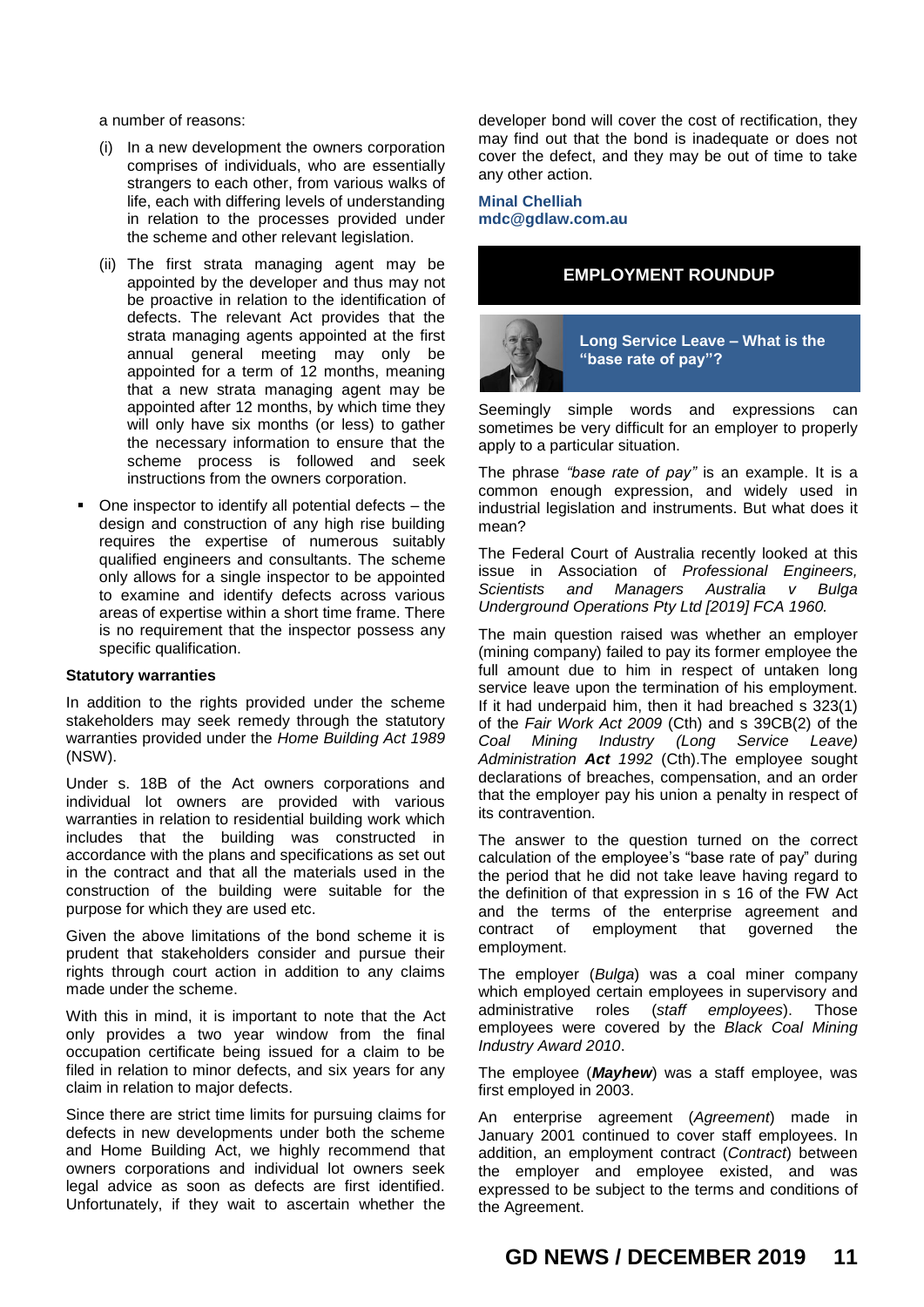## *Contract*

Clause 3.1 of the Contract said:

Your remuneration at commencement of this Agreement for the position stated in Clause 2, is set at *One hundred and Eight Thousand Dollars (\$108,000)* per annum as detailed in Schedule A to this Agreement. This will be known as the Total Employment Compensation (*TEC*). The TEC is in lieu of all entitlements, Award, Agreement, over award or legislative. The TEC will be reviewed in December of each year. Any changes that may apply will take effect from 1 January the following year.

Schedule A to the Contract comprised a table which detailed Mayhew's remuneration, and set out his TEC. To that figure was added a shift allowance. There was then deducted sums in respect of superannuation. The table also detailed "Notional Base Salary" (*NBS*) as being 80 % of TEC.

## *Agreement*

Clause 10 of the Agreement provided:

*The Employees Salary Package Offer will consist of the following:*

10.1 Total Employment Compensation (TEC)

*The Employee's remuneration will be known as the Total Employment Compensation (TEC). The TEC is in lieu of all entitlements, Award, Agreement, over award or legislative. The TEC will be reviewed in December of each year, with any changes applying from 1 January the following year.*

### 10.2 Shift/Roster Allowance

*If the Employee is required to work shiftwork or rosters outside the normal Monday-Friday working week the Employee will be paid an additional Shift/Roster Allowance…. Shift/Roster Allowance is not payable on payments made on termination of employment.*

10.3 Notional Base Salary

*The Notional Base Salary (NBS) shall be 80% of the Employee's TEC. The NBS shall be used to compute payments on termination of employment.*

### Clause 6.8.1 provided as follows:

*On termination of employment (other than by dismissal for serious misconduct) the Employee shall be paid for untaken Annual Leave and Long Service Leave (if applicable), at the NBS at the time of termination of employment.*

### *Retrenchment*

Mayhew was retrenched by Bulga in September 2016. At the date of retrenchment, he had accrued 833.75 hours of long service leave.

Bulga paid Mayhew an amount in respect of his long service leave entitlements, calculated on the basis that his base rate of pay was his Notional Base Salary as defined in the Agreement and Contract, being 80% of his TEC.

## *The LSL Act*

The key element in determining the amount of the payment for long service leave is the employee's "base rate of pay". Section 4(1) of the LSL Act provides that the expression "base rate of pay" has the same meaning as in the FW Act.

Section 16(1) of the FW Act defines "base rate of pay" in the following terms:

The *base rate of pay* of a national system employee is the rate of pay payable to the employee for his or her ordinary hours of work, but not including any of the following:

(a) incentive-based payments and bonuses;

(b) loadings;

- (c) monetary allowances;
- (d) overtime or penalty rates;
- (e) any other separately identifiable amounts.

### *The Issue*

The central issue for determination, was whether "base rate of pay", for the purpose of the calculation of long service leave was the amount referred to in the Contract and Agreement as TEC (less superannuation), or Notional Base Salary (being 80% of TEC).

The Court determined that Mayhew's base rate of pay at the time of the termination of his employment was his annual salary of \$171,500 less the superannuation component. That was the "rate of pay payable for his … ordinary hours of work". It did not include any loadings, monetary allowances, overtime or penalty rates or any other "separately identifiable amounts".

The combined effect of the relevant provisions in the Agreement and the Contract made it clear that Mayhew was paid a yearly salary, which was \$108,000 at commencement and \$171,500 at termination. The Contract provided that the yearly salary would "fully compensate" Mayhew for "fulfilling all of the requirements of [his] position". The Agreement provided that staff employees were required to work on "different shifts and rosters" and to work "such hours as may be necessary … to fully perform all the requirements of the position".

It followed that Mayhew was paid his salary or TEC irrespective of the number of hours that he had to work to fully perform the requirements of his position. There were no circumstances in which Mayhew could be paid less than his TEC, and in particular, there were no circumstances in which he could be paid 80% of his TEC, being the Notional Base Salary.

The TEC therefore was the *"rate of pay payable for his … ordinary hours of work"* for the purposes of s 39AC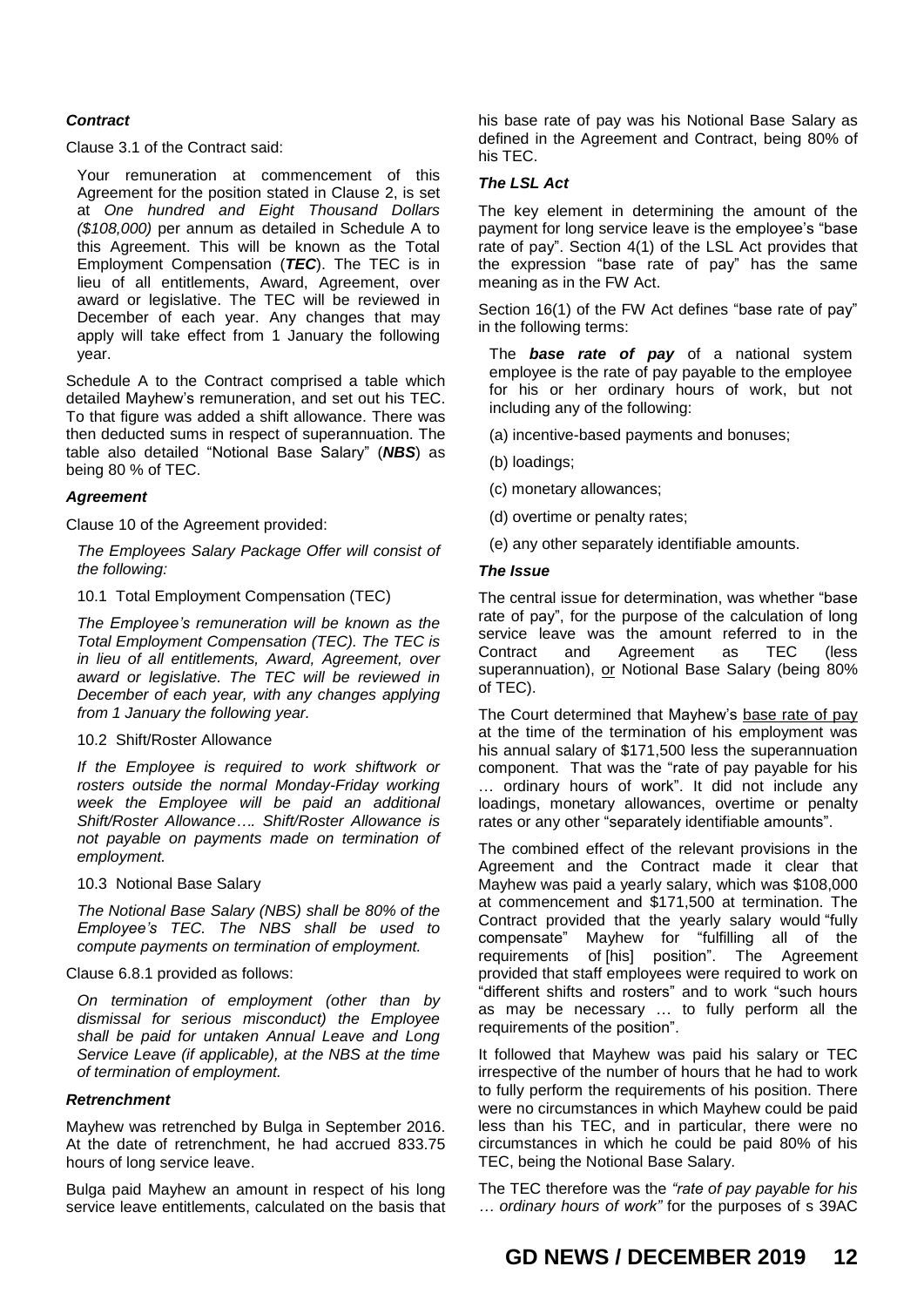of the Long Services Leave Act.

Whilst the Court accepted that the point or purpose of the salary arrangement was to provide for a single sum to remunerate the employee for performing his duties and responsibilities and to move away from previous remuneration packages that involved remuneration based on hourly wages, it did not follow, however, that when calculating an employee's base rate of pay for the purposes of the LSL Act, the employee's single salary package should be taken to relevantly include any loading, allowance or penalty rate that may otherwise have been paid or payable to the employee under the previous arrangements.

Aside from the Shift/Roster Allowance payable to Mayhew under the terms of the Contract and Agreement, Bulga was unable to point to any specific or separately identifiable loading, monetary allowance, overtime or penalty rate or other amount that was paid or payable to Mayhew in addition to, or as part of, his salary or Total Employment Compensation.

Bulga's submission concerning the Notional Base Salary, that 20% of Mayhew's TEC could properly be characterised as constituting some form of loading, allowance, overtime or penalty rate or other separately identifiable amount for the purposes of the definition of "base rate of pay", could not be accepted.

The payments and amounts which s 16(1) of the FW Act excludes from the determination of an employee's base rate of pay are actual identifiable amounts which are paid or payable to an employee and which are separate from, or payable in addition to, the rate of pay payable to the employee for his or her ordinary hours of work. They are not notional amounts or contractual constructs.

The NBS was an entirely notional amount which was defined and provided for in the Agreement and Contract for the purpose of calculating entitlements. It did not reflect, in any way, the rate of pay actually payable to Mayhew for his ordinary hours of work.

## *Relief Granted*

In all the circumstances, the Court thought it appropriate to make declarations concerning Bulga's contravention of s 323(1) of the FW Act and s 39CB(2) of the LSL Act.

The Court also ordered Bulga to pay compensation to Mayhew for the long service leave entitlements due but not paid in full, together with interest.

Whether Bulga should also be the subject of a civil penalty was deferred to another hearing.

#### *Implications*

It is not difficult to imagine the flood of claims from former employees that the employer will now face.

More widely, the decision highlights the difficulties which are faced in attempting to 'wrap up' the entitlements of administrative workers, particularly in circumstances where their employment is governed by an enterprise agreement or an award. Often, the better method may be simply to remunerate as prescribed by the industrial instrument or legislation.

## **David Collinge [dec@gdlaw.com.au](mailto:dec@gdlaw.com.au)**



The Fair Work Commission can issue a stop bullying order to prevent a worker from being bullied at work by an individual or group. The Commission can exercise its discretion to make an order to stop bullying only if the Commission is satisfied:

- the worker has been bullied at work by an individual or a group of individuals; and
- there is a risk the worker will continue to be bullied at work by the individual or group.

The *Fair Work Act 2009* requires the Commission to be satisfied the first limb is capable of being proved as well as there being a risk the worker will continue to be bullied at work by the individual or group.

Deputy President Clancy of the Fair Work Commission dismissed an anti-bullying application in October 2019 on the basis it had no reasonable prospects of success.

The employee lodged an anti-bullying application on 7 August 2019 alleging that during her employment she had been subjected to bullying at work by a colleague. During the course of the proceedings and before the hearing of her application, the employer terminated her employment with effect from 23 September 2019. After the termination of employment, the employer immediately brought an application to dismiss the employee's stop bullying application on the basis there were no reasonable prospects of success as the applicant was no longer employed and as such she was no longer "at work".

On 8 October 2019 the applicant lodged a General Protections Application involving dismissal pursuant to Section 365 of the *Fair Work Act 2009*. She later withdrew that Application and lodged an unfair dismissal claim.

Deputy President Clancy noted in the matter of *Shaw v Australia & New Zealand Banking Group Limited*, that Section 789FF(b) of the Fair Work Act makes it clear the Commission must be satisfied not only that Mr Shaw has been bullied at work by an individual or group of individuals, but also there is a risk he will continue to be bullied at work by that individual or group of individuals. The Commission noted the difficulty for Mr Shaw was he had been dismissed at the time of his stop bullying application.

The Deputy President concluded he had no power to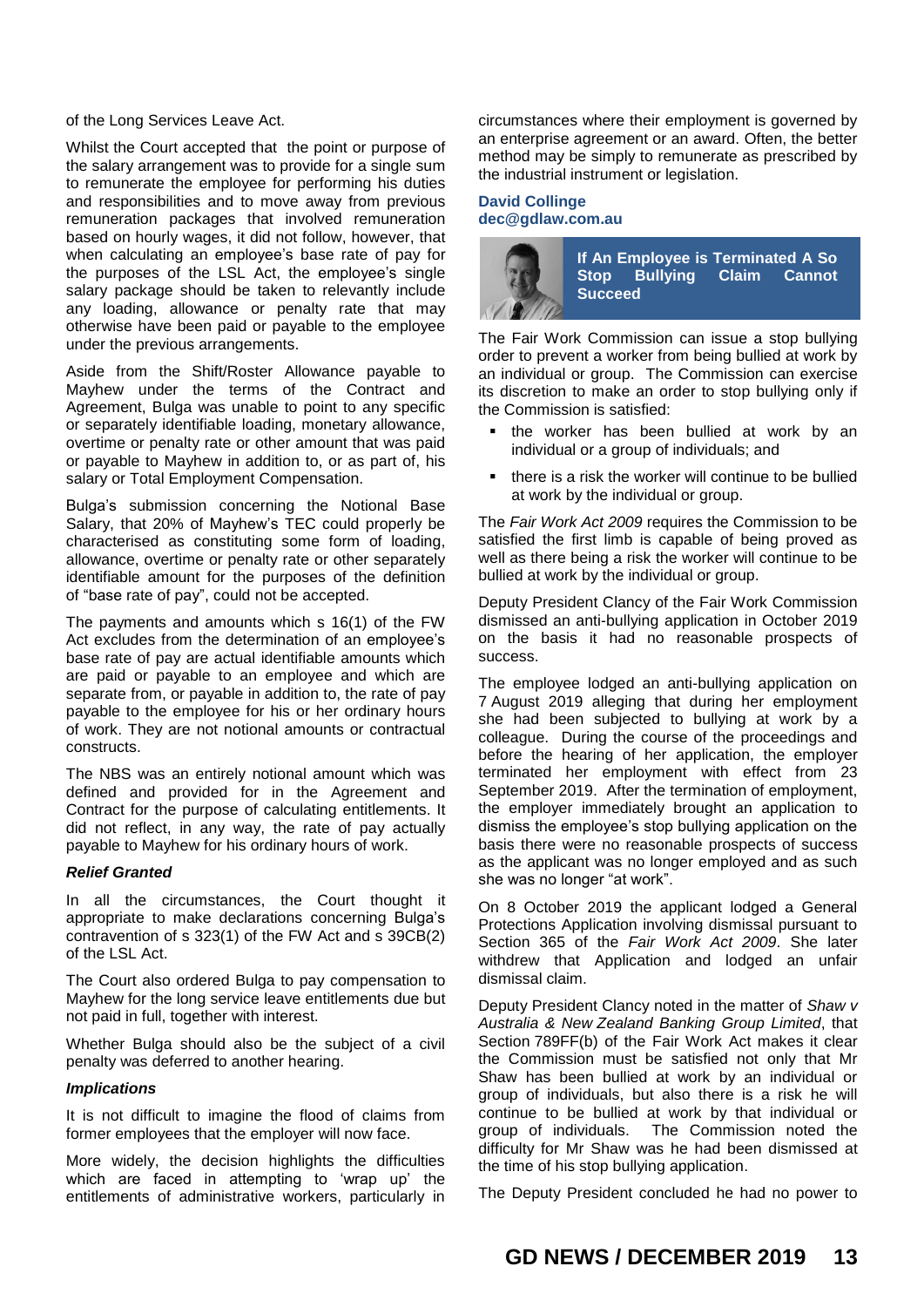make an order to stop bullying unless he could be satisfied there was a risk that at work Mr Shaw would continue to be bullied.

As the employment relationship had come to an end, even though Mr Shaw was taking steps to remedy it by way of an unfair dismissal application which may result in reinstatement in the future, the result of the unfair dismissal application was speculative and uncertain. The Deputy President stated it was clear there cannot be a risk that Mr Shaw will continue to be bullied at work because he was no longer employed.

Deputy President Clancy determined as at the date of the application to dismiss the anti bullying claim the employee was not at work and as such there could not be a risk she would continue to be bullied at work. Consequently the Deputy President was satisfied he did not have power to make the stop bullying order which resulted in the application to issue a stop bullying order having no reasonable prospects of success.

The Deputy President was asked to consider an adjournment for an indefinite period pending the resolution of the unfair dismissal application.

The Deputy President noted that should the employee succeed in securing reinstatement and at that point still held concerns there was a risk of continued bullying at work, she was free to make another anti-bullying application.

The employer was able to avoid a hearing of a stop bullying application by terminating the employee which resulted in the employee not being at work and at risk of bullying. However employees have a right to bring a stop bullying application and be protected at work from bullying. Employers should be careful they do not take adverse action by terminating an employee because an employee takes, or threatens to take, action to protect them from bullying.

### **Michael Gillis mjg@gdlaw.com.au**

# **WORKERS COMPENSATION ROUNDUP**



**Work Injury Damages Claims - The Employer's Liability Is Not Absolute**

In New South Wales an employer owes an employee a duty to take reasonable care for their safety. Often the term "non delegable duty" will be used in the context of an employer/employee relationship. This is often confused with "strict liability". However the Courts have confirmed there is no strict liability on the part of an employer.

The NSW Court of Appeal have confirmed this in the recent decision of *Scone Race Club Ltd v Cottom*.

Gregory Cottom was employed by Scone Race Club Ltd as a waste management labourer. On 23 May 2008, which happened to be the Scone Club Race Day, Cottom sustained injury to his right knee whilst removing a bin liner that was loaded with rubbish from a garbage bin. The matter proceeded to hearing in the District Court before His Honour Judge Olsson who found in favour of Cottom.

The Club appealed.

There was no issue that as his employer the Club owed the worker a duty of care. The issue was whether or not that duty had been breached.

The worker's argument was that the duty had been breached as the worker was required to lift a heavy, large and overflowing garbage bag from a garbage bin that was on a sloping grass area contaminated with water and garbage.

Although the proceedings were commenced more than three years after the date of injury, the trial judge granted the worker leave to commence proceedings out of time and that finding was not challenged on appeal.

The evidence demonstrated the worker had been employed on a casual basis by the Club since 2005. He had previously worked at several of the race days which were busy. On the particular day there were two wheelie bins which had a 240 litre capacity around the public enclosure. There were around six of these bins on the grassy area. The bin that the worker suffered injury whilst emptying was located around 20 metres from the garbage skip. Prior to the race day the Club had published a safety document which included an instruction to "ensure that bin liners are changed regularly, whenever it is identified that bin is possibly filled, it must be changed immediately".

On the day of his injury the worker saw that one of the bins was "over full" and went to empty it. In cross examination the worker rejected an argument that it was the ordinary system of work to take bins to the garbage skip and also denied he had been provided with instructions to empty bins before they were full. He indicated his usual method was to drag the bin liners to the skip.

Ms Sinclair and Ms McKinnon gave evidence on the part of the Club. Ms Sinclair's evidence was to the effect there had been no complaints about anyone slipping on the grass or injuring themselves whilst removing garbage.

Ms McKinnon also denied the worker had ever indicated to her the grassy slope was slippery or dangerous or that the bins should be placed on concrete pads.

The trial judge in her Honour'sjudgment commented that although there was evidence from Ms Sinclair and Ms McKinnon in relation to the system of work, there was no evidence as to whether that system was communicated to the worker.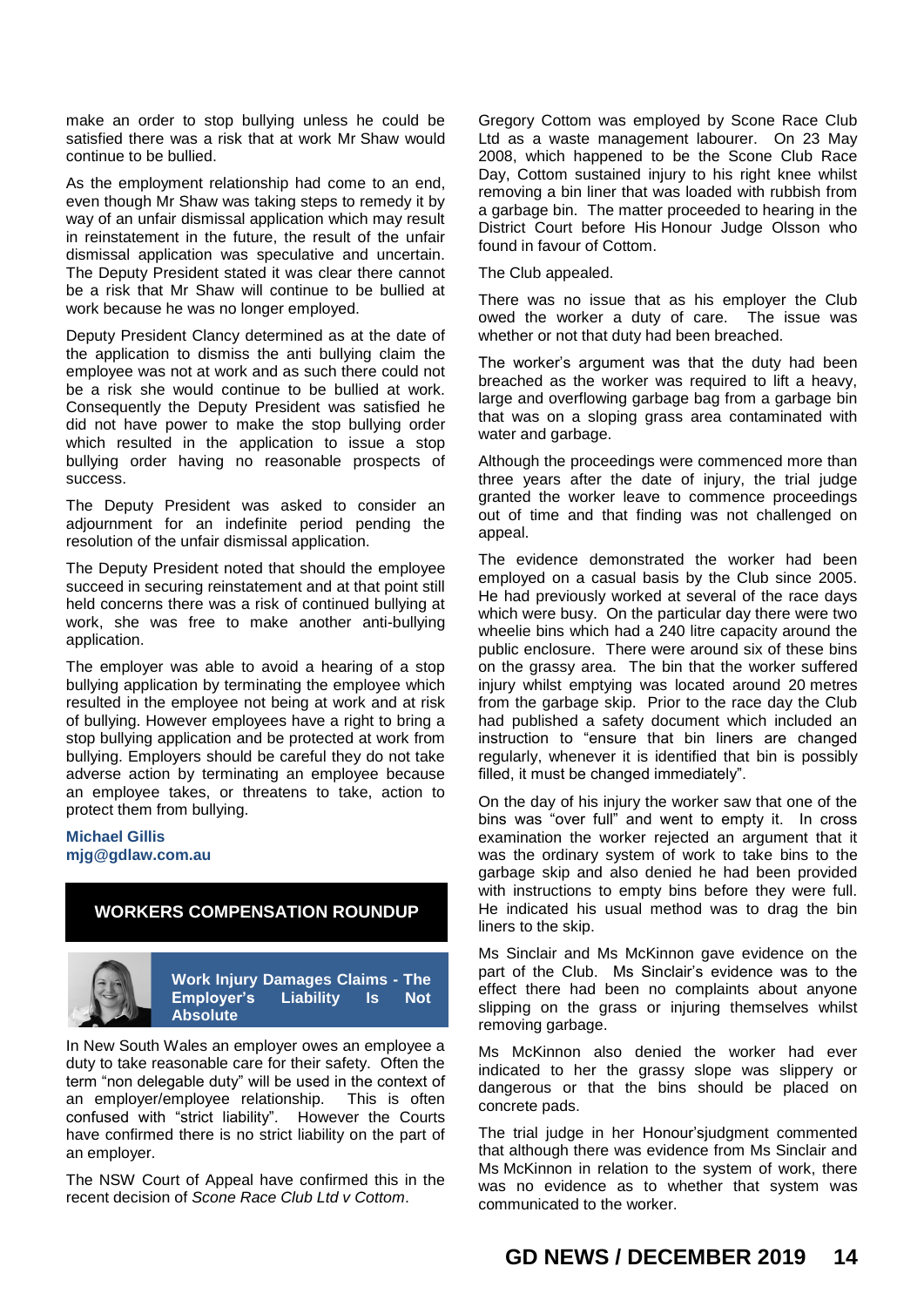Ultimately the trial judge concluded that a reasonable person in the Club's position would have foreseen there was a risk of injury to employees on removal of garbage from a large bin.

The Club's arguments on appeal included the fact the reasons of the trial judge gave serious doubt as to whether her Honour was applying a standard of reasonable care or a higher standard. Further, the Club contended her Honour limited her reasons to consideration of the Scone Cup Day which was inappropriate when other far less busy race days were taken into account. The Club argued the trial judge ought to have concluded there was no foreseeable risk of injury or no risk that was sufficiently substantial to warrant steps that Her Honour held should be taken.

Emmett AJA delivered the leading judgment and stated:

*"I consider, for the reasons advanced on behalf of the club, that the primary judge erred in concluding that the club failed to take reasonable care by reason of its failure to install concrete pads upon which to locate the bins. There was no evidence as to the gradient of the slope to indicate why the slope itself was a hazard for an employee removing loaded bin liners from the bins. Clearly, the slope was not so steep that the bins were unstable. The precise mechanism of the worker's fall, in relation to his standing on an incline, is quite unclear. There was no specific or reliable evidence as to the area of, or depth of, the pads or the places where they should have been installed. It is by no means certain that a concrete pad would be less prone to causing injury than grass. I do not consider that the club was in breach of any duty of care or any statutory duty that it owed to the worker."*

The appeal was therefore allowed.

The decision is therefore a reminder that the duty of an employer is only a duty to take reasonable care for a person's safety. It is not a strict liability.

#### **Amanda Bond asb@gdlaw.com.au**



**The Repeal of Section 65(3) – Arbitrators Replace an AMS**

Section 65(3) of the Workers Compensation Act 1987 Act previously provided the Commission could not award permanent impairment compensation where there was a dispute about the degree of permanent impairment of an injured worker unless the degree of permanent impairment had been assessed by an approved medical specialist ("AMS").

The section was repealed by the 2018 Amendment Act which commenced on 1 January 2019. Savings and transitional provisions extended the provisions of the amending legislation to injuries received before the commencement of the amendment. Consequently the amendment applies to all whole person impairment disputes determined after 1 January 2019.

The reading speeches relating to the Bill reveal the amendment recognised the requirement to refer all permanent impairment disputes to an AMS was unduly delaying proceedings and the cost of AMS referrals was also a consideration.

The practical effect of the repeal of Section 65(3) is that an arbitrator may now enter an award of compensation for whole person impairment.

The approach taken by arbitrators since the repeal has been demonstrated in a number of recent decisions which we discuss below.

In *Monahan v Anicich & Deegan & Ors* [2019] NSWWCC 26 the worker alleged a psychological injury secondary to workplace bullying.

A claim was made for lump sum compensation based upon a report from an independent medical assessor ("IME") who provided an opinion the worker had a whole person impairment ("WPI") of 22% as a result of the injury.

The employer's solicitors obtained their own IME opinion which also assessed 22% whole person impairment. The employer declined to resolve the dispute by consent and sought referral to an AMS.

In her determination the arbitrator considered the content of both IME reports and the assessments made by each IME in accordance with the PIRS Table noting both assessors' assessments resulted in an aggregate score of 18 and a median class of 3, resulting in 22% whole person impairment.

The employer conceded service of their IME evidence but declined to rely upon it, instead seeking to rely upon psychometric tests administered by a psychologist which identified inconsistency and potential malingering or an acquired brain injury. As there was no allegation of brain injury the employer submitted this raised an issue as to consistency of the worker's presentation. It was therefore submitted it was more appropriate that complex medical issues be determined by an AMS as opposed to an arbitrator who lacked the requisite experience to determine whether the worker's IME assessment provided sufficient evidence of permanent impairment in light of the psychologist's evidence. It was submitted this was a medical question.

The worker submitted the Guidelines clearly stated WPI assessments could only be made by a qualified psychiatrist and not a clinical psychologist. The employer's IME had emphatically rejected the psychologist's opinion. It was further submitted there was no medical dispute for the purpose of Section 319 of the 1998 Act because both IME's provided the same assessment. Therefore the worker submitted it was vexatious of the employer not to accept the decision of its own psychiatrist. This was also against the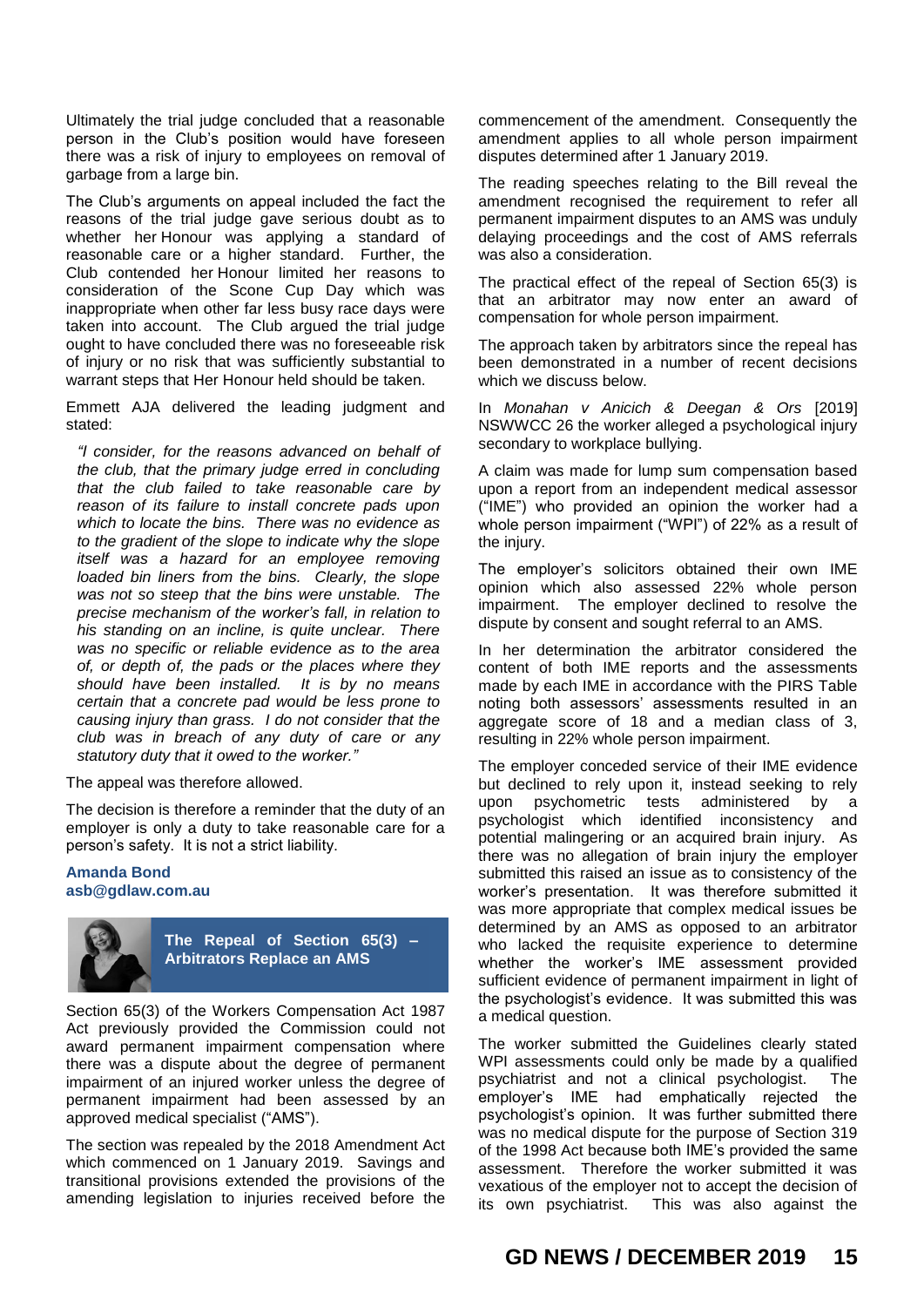principles of the Workers Compensation Guidelines and the Model Litigant Policy.

The arbitrator noted there was no dispute the worker had sustained a psychological injury as a result of events in the workplace. She noted the history taken by both IME's was consistent and their mental state examinations were comparable. They both provided detailed and reasoned opinion and their aggregate scores, median classes and WPI assessments were identical.

As the employer had taken the position of not relying on its own IME opinion, this left the worker's report as the only qualified opinion on permanent impairment. The arbitrator agreed the psychologist was not qualified under the Guidelines to assess permanent impairment resulting from a psychological injury. The evidence in the psychologist's report did not persuade the arbitrator there was not a fair climate of fact to accept the worker's IME opinion and assessment of permanent impairment.

The arbitrator was satisfied the worker's IME was qualified to make the assessment he did and there was no suggestion he had failed to comply with the Guidelines. Where there was no qualified evidence to contradict the worker's assessment, the arbitrator was satisfied the worker's assessment provided an appropriate and reliable basis on which to determine the worker's entitlement to compensation under Section 66.

The arbitrator considered it was an appropriate case for an award of compensation to be made without referral to an AMS, particularly in a case where examination by a third IME had the potential to cause the worker further unwarranted distress.

Accordingly the arbitrator ordered the employer pay the worker lump sum compensation pursuant to Section 66 for 2% whole person impairment.

This decision was followed by a further decision from the same arbitrator in *Kato v City of Sydney* [2019] NSWWCC 288. In this particular case the worker alleged injury to her back and she made a claim for lump sum compensation pursuant to Section 66 for 16% whole person impairment of her lumbar spine and skin as a result of the nature and conditions of her employment.

On receipt of the claim the employer wrote to the worker advising a WPI assessment had been requested from the treating neurosurgeon, an accredited WPI assessor. There was no further response from the employer and proceedings were filed in the Commission seeking compensation in accordance with the worker's IME assessment of 16%.

The matter proceeded to teleconference where the employer's representative confirmed the only matter in dispute was the degree of permanent impairment. A request was made to remit the matter to the Registrar for referral to an approved medical specialist to determine the issue. The worker objected and requested the matter be determined by the Commission without a referral to an AMS.

Whilst the arbitrator stated that in many cases it may still be appropriate for an arbitrator to remit a dispute as to the degree of permanent impairment for referral to assessment by an AMS that was not appropriate in the case under consideration. There was no dispute about injury or the following treatment by surgery, leaving scarring to the skin. The worker's IME was a WorkCover approved assessor of permanent impairment. He took a history of injury consistent with the worker's written statement. He considered a number of investigations of the worker's lumbar spine and recorded his findings on physical examination. In assessing WPI he used the DRE Model for assessment of spinal impairment and gave reasoning as to why he allowed an additional 2% WPI for impairment of activities of daily living in accordance with the Guidelines.

The arbitrator noted the IME's findings on physical examination satisfied the conditions of the definition of radiculopathy in the Guidelines to permit the addition of an additional 3% whole person impairment.

The IME had also described why he found 1% WPI to be the best fit according to the TEMSKI Table for scarring.

In circumstances where there was no evidence as to the degree of permanent impairment to contradict the opinion of the worker's IME, the arbitrator was satisfied the assessment provided an appropriate and reliable basis on which to determine the worker's entitlement to lump sum compensation under Section 66. She was not persuaded further delay and costs associated with referral to an AMS were warranted.

A further demonstration of the circumstances in which an arbitrator has used the new powers is seen in *Etherton v ISS Property Services Pty Limited* [2019] NSWCC 107 where the worker sought lump sum compensation in respect of 18% whole person impairment following a knee replacement based upon an IME opinion where there was an assessment of 20% whole person impairment, which the IME reduced by one tenth under Section 323 for the pre-existing degenerative condition.

The worker's IME stated:

*"the medical interpretation would be to make a deduction of at least 50% under Section 323. From a legal perspective, noting the history of no impairment, symptoms or treatment to his right knee and assuming he was using his right leg normally for work and domestic environments then I would make a deduction of one tenth under Section 323 ..."*

The employer lodged evidence from the worker's treating practitioners which demonstrated radiological evidence of degenerative osteoarthritis and early patello-femoral degenerative changes. The employer's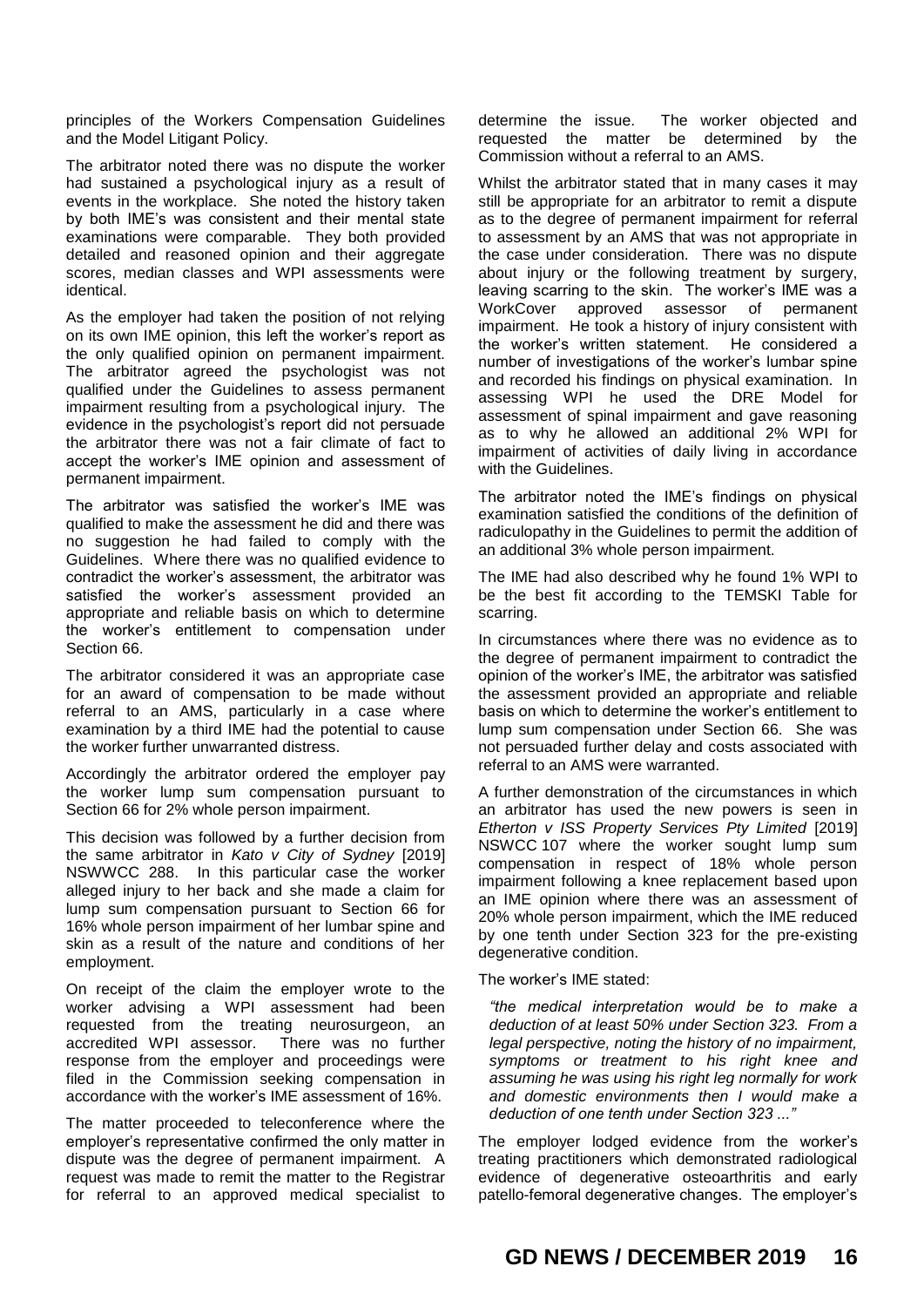Counsel submitted the arbitrator had jurisdiction to consider Dr Giblin's opinion as to the application of Section 323 of the 1998 Act.

The arbitrator accepted the IME's opinion a 50% deduction was appropriate as the assumptions upon which the IME based the one tenth deduction had not been proven. As a consequence the claimant was assessed with 10% whole person impairment which was insufficient to cross the relevant threshold for entitlement to lump sum compensation.

The decision has been the subject of Presidential determination in an appeal lodged by the worker: [2019] NSWWCCPD 53. His Honour President Judge Phillips agreed the amendments of the 2018 Amending Act were applicable to the claim and the arbitrator was acting within power when he proceeded to determine the worker's claim for lump sum compensation. He determined the arbitrator had properly assessed the worker's entitlement to lump sum compensation in the amount of 10% and by virtue of the provisions of Section 66(1) the worker did not meet the threshold for entitlement to lump sum compensation.

While many arbitrators presently appear to be reluctant to determine disputes pertaining to the degree of a worker's whole person impairment particularly in the face of competing medical evidence, the foregoing decisions of *Monahan* and *Kato* indicate in circumstances where there is a single opinion from an IME that is well reasoned, consistent with the worker's complaints and history of treatment provided in accordance with the provisions of the WorkCover Guidelines, an arbitrator may rely upon the worker's IME evidence to make an award under Section 66(1).

The clear message from the *Kato* decision is that where employers do not have evidence from an IME in response to claims for permanent impairment compensation, particularly in cases where the insurer determines the opinion of the worker's IME is not provided on the basis of a proper history or is not in compliance with the WorkCover Guidelines the employer faces the risk that an arbitrator will determine the WPI without referral to an AMS.

The dangers of not resolving a claim when identical IME assessments are obtained by both parties is clearly demonstrated in the *Monahan* decision.

Whilst the outcome in *Etherton* was to a large extent dependent upon the particular facts of the case, the decision demonstrates there is a propensity for arbitrators to apply their new power even where the worker's evidence is somewhat unfavourable to the worker's claim.

With the significant importance of the assessment of a worker's whole person impairment in determining entitlement to compensation at various stages of the claim and in the face of the "only one assessment" provisions of the legislation, the decisions highlight the importance of obtaining reliable IME opinions on whole person impairments.

## **Belinda Brown bjb@gdlaw.com.au**



**Reality TV Stars Considered To Be Employees Under Section 4**

Section 4 of the *Workplace Injury Management and Workers Compensation Act* 1998 ('Act") defines a worker as "a person who has entered into or works under a contract of service or a training contract with any employer (whether by way of manual labour, clerical work or otherwise and whether the contract is expressed or implied, and whether the contract is oral or in writing)".

Recently, the Workers Compensation Commission has made a landmark ruling, finding a reality TV contestant to be an employee of the production company within the meaning of section 4 of the *Workers Compensation Act 1987*.

The applicant alleged that she had suffered a psychological/psychiatric injury as a consequence of being bullied, harassed and isolated during the filming of the program by both producers and fellow contestants.

In considering whether the relationship between the applicant and the network was one of employment, the arbitrator noted four essential features of a contract of employment, which may be summarised as follows:

- There can be no employment without a contract: *Lister v Romford Ice & Cold Storage Co Ltd* [1959] UKHL 6;
- The contract must involve work done by a person in performance of a contractual obligation to a second person: *Abdalla v Viewdaze* (2003) 122 ILR 215. That is because the essence of a contract of service is the supply of the work and skill of the worker;
- There must be a wage or other remuneration, otherwise there will be no consideration: *Ready Mixed Concrete (South East) Ltd v Minister of Pensions and National Insurance* [1968] 2 QB 497; and
- There must be an obligation on one party to provide and on the other party to undertake work: *Forstaff Pty Ltd v Chief Commissioner of State Revenue* [2004] NSWSC 573.

The arbitrator further referred to the decision of *Stevens v Brodribb Sawmilling Company Pty Ltd* [1986] HCA 1 at 36, in which Wilson and Dawson JJ set out a number of relevant indicia to be considered when determining whether a relationship is one of employment. This includes the mode of remuneration, the provision and maintenance of equipment, the right to dismiss the person and the right to dictate the hours